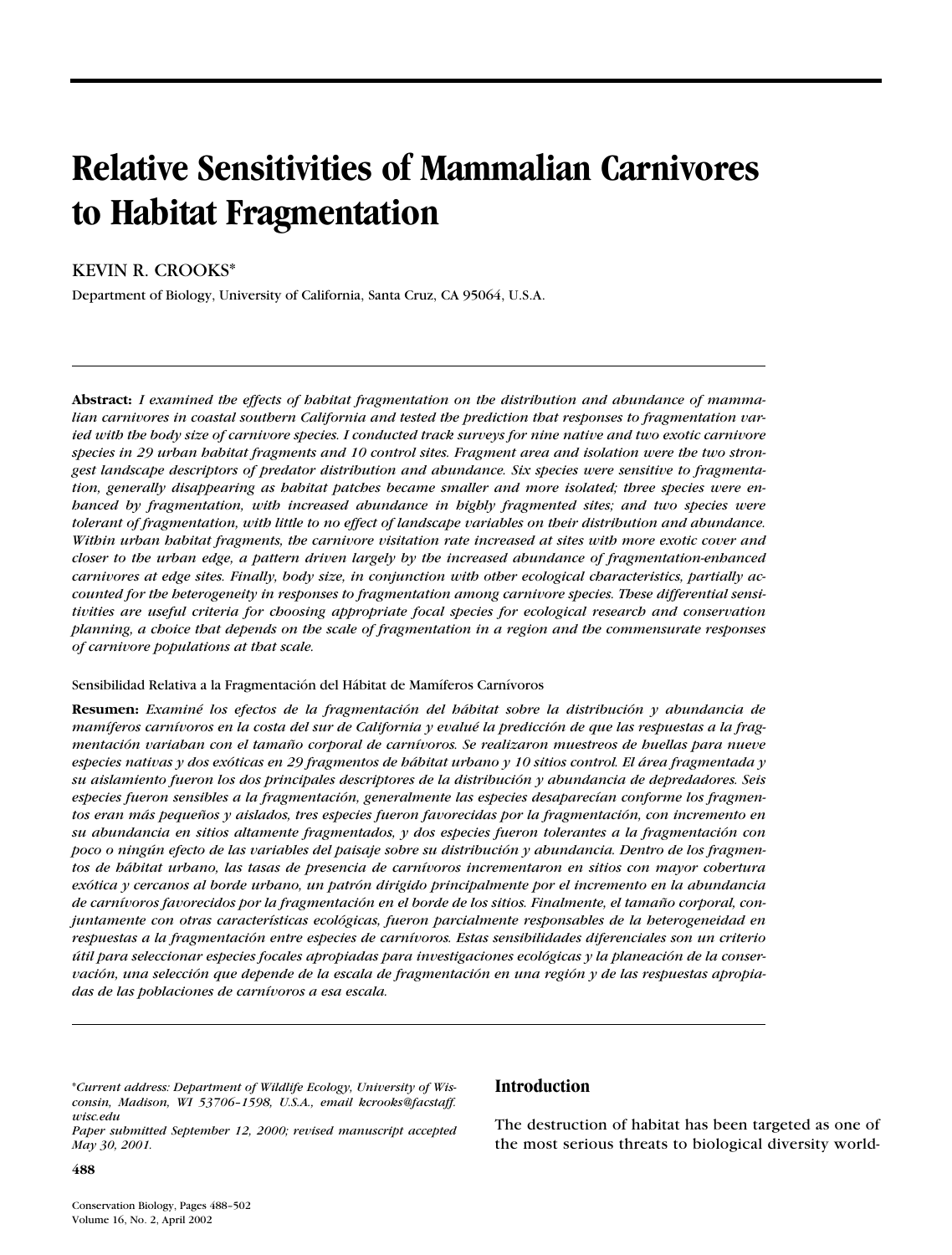wide (Wilcove et al. 1998), and in areas with increasing urbanization, the loss and fragmentation of habitat is virtually inevitable. Mediterranean scrub habitats in coastal southern California are particularly threatened. Intensive development in the region over the past century has destroyed all but 10% of the native coastal sage scrub habitat (McCaull 1994). This habitat loss has created a "hotspot" of endangerment and extinction for the highly endemic biota in the region (Dobson et al. 1997). Mammalian carnivores are thought to be particularly vulnerable to local extinction in fragmented landscapes because of their relatively large ranges, low numbers, and direct persecution by humans (Noss et al. 1996; Woodroffe & Ginsberg 1998). The decline and extirpation of top predators from fragmented systems may generate trophic cascades that alter the structure of ecological communities (Crooks & Soulé 1999). Indeed, the persistence of these environmentally sensitive and ecologically pivotal species may be indicative of the integrity of entire ecosystems (Noss et al 1996). As such, mammalian carnivores can serve as useful tools for the study of ecological disturbances or for conservation planning and reserve design (Soulé & Terborgh 1999).

Mammalian predators are difficult to study, however, because of their low densities, nocturnal and secretive habits, and wariness of humans (Sargeant et al. 1998). As a result, the ecology of many carnivore species and their responses to ecological disturbances such as fragmentation are often poorly understood. Although considered members of the same ecological guild, carnivores may vary in their responses to fragmentation. In particular, differences in body size among carnivore species have been proposed as an important determinant of extinction probability (Brown 1986; Belovsky 1987). The relationship between body size and extinction risk in animals is complex, however, and has been the subject of considerable debate, with studies predicting and reporting positive, negative, or no relation of body size to extinction probability (reviewed by Johst & Brandl 1997). Few studies have evaluated if, how, or why carnivore species differ in their relative sensitivities to fragmentation effects.

My goal was to analyze the effects of the loss and fragmentation of habitat on mammalian carnivores in the urbanizing landscape of coastal southern California. Habitat fragmentation must be viewed as a multiscale problem, with fragmentation effects depending on the scale of fragmentation and the movement patterns of target species (Andren 1994). I therefore surveyed a suite of carnivore species that occur across a range of fragmentation levels and evaluated their responses to fragmentation at two spatial scales: (1) landscape-level heterogeneity among fragments and (2) local heterogeneity at sites within fragments. To allow for a more comprehensive assessment of relative sensitivities to fragmentation, I not only documented the presence or absence of each carnivore species, but also measured their relative abundance at each site. Finally, I tested the prediction that responses to fragmentation vary with body size in carnivore species, explored other ecological traits of these predators that may contribute to extinction risk, and used these differential sensitivities to evaluate the utility of mammalian carnivores as focal species with which to assess the degree of functional landscape connectivity.

## **Methods**

### **Study Areas**

I conducted carnivore surveys in 29 urban habitat fragments in coastal San Diego County from Fall 1995 through Summer 1997. Twenty-eight of these fragments were originally studied by Soulé et al. (1988). The fragments, completely surrounded by human-modified landscapes, are typically dendritic canyons dissecting coastal mesas, although a few also contain mesa-top habitat. The fragments support a mosaic of shrub habitat, including mixed chaparral, chamise chaparral, maritime succulent shrub, and coastal sage scrub, the dominant assemblage in most sites. Disturbed areas within fragments were typically dominated by ruderal weed species, ornamental plants invading from surrounding residences, fire-retardant ground cover such as South African iceplant (*Carpobrotus edulis*), and non-native trees (e.g., palms and species of *Eucalyptus* and *Acacia*) (Alberts et al. 1993).

From Fall 1995 through Summer 2000, I conducted carnivore surveys in less disturbed areas in coastal southern California to act as controls to the small, urban habitat remnants. These control areas varied in size and degree of isolation (Table 1), ranging from relatively small reserves isolated within urban developments (e.g., Point Loma Ecological Reserve) to large blocks of habitat relatively continuous with larger natural areas (e.g., Miramar Marine Corps Air Station).

## **Carnivore Surveys**

I assessed the distribution and relative abundance of nine native and two non-native predator species through track surveys. Native species were the mountain lion (*Felis concolor*), bobcat (*Felis rufus*), coyote (*Canis latrans*), gray fox (*Urocyon cinereoargenteus*), badger (*Taxidea taxus*), raccoon (*Procyon lotor*), striped skunk (*Mephitis mephitis*), western spotted skunk (*Spilogale gracilis*), and long-tailed weasel (*Mustela frenata*). Non-native target species were the domestic cat (*Felis catus*) and Virginia opossum (*Didelphis virginiana*), a marsupial introduced to California around 1910 ( Jameson & Peeters 1988).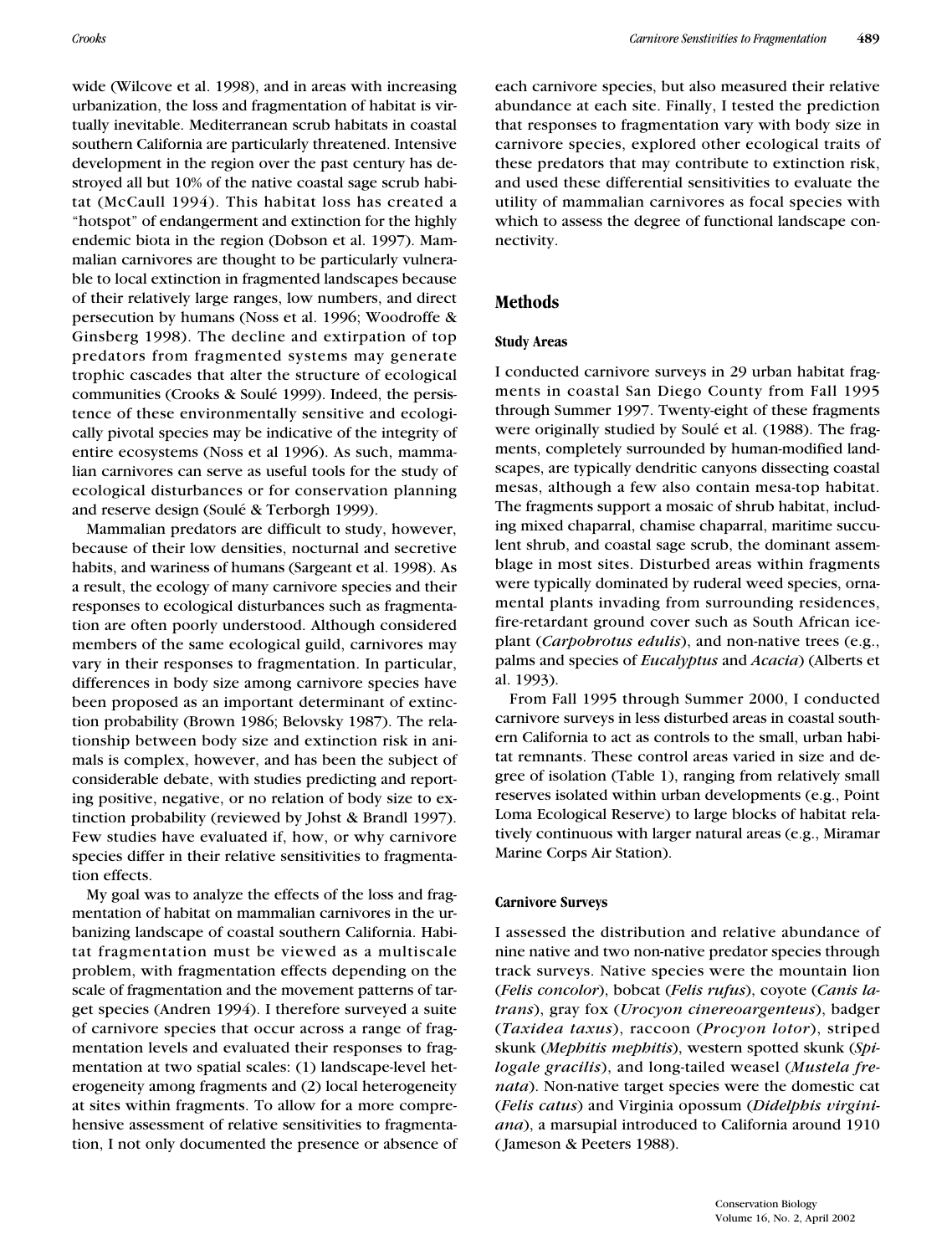|                                   | Area<br>(ba)                    | Age<br>(yrs)    | $Distance$ $Y$<br>$\left( m\right)$ | N<br>$\label{eq:distance} Distance$<br>$\left( m\right)$                                                                                                                                                                                                                                                                                                                                                                                                     | $\begin{array}{c} \textit{Long-tailed} \\ \textit{weasel} \end{array}$ | Spotted<br><b>Skunk</b> | <b>Badger</b> | Mountain<br>lion | Bobcat                                                             | Coyote       | $Gray$<br>fox    | Striped<br>skunk | Raccoon         | Opossum     | Domestic<br>$\overline{a}$ |
|-----------------------------------|---------------------------------|-----------------|-------------------------------------|--------------------------------------------------------------------------------------------------------------------------------------------------------------------------------------------------------------------------------------------------------------------------------------------------------------------------------------------------------------------------------------------------------------------------------------------------------------|------------------------------------------------------------------------|-------------------------|---------------|------------------|--------------------------------------------------------------------|--------------|------------------|------------------|-----------------|-------------|----------------------------|
| Control sites                     |                                 |                 |                                     |                                                                                                                                                                                                                                                                                                                                                                                                                                                              |                                                                        |                         |               |                  |                                                                    |              |                  |                  |                 |             |                            |
| Miramar Marine Corps Air          | 5806                            | $\circ$         |                                     | 0                                                                                                                                                                                                                                                                                                                                                                                                                                                            |                                                                        |                         |               |                  |                                                                    |              |                  |                  |                 |             |                            |
| Chino Hills State Park<br>Station | 4452                            | $\circ$         | 200<br>$\circ$                      | 200                                                                                                                                                                                                                                                                                                                                                                                                                                                          |                                                                        |                         |               |                  |                                                                    |              |                  |                  |                 |             |                            |
| Limestone Canyon/Whiting          |                                 |                 |                                     |                                                                                                                                                                                                                                                                                                                                                                                                                                                              |                                                                        |                         |               |                  |                                                                    |              |                  |                  |                 |             |                            |
| Ranch                             | 4450                            | $\circ$         |                                     | 15                                                                                                                                                                                                                                                                                                                                                                                                                                                           |                                                                        |                         |               |                  |                                                                    |              |                  |                  |                 |             |                            |
| San Joaquin Hills                 | 4219                            | $\overline{2}$  | $\frac{15}{5353}$                   | 2930                                                                                                                                                                                                                                                                                                                                                                                                                                                         | ⊂                                                                      |                         |               |                  |                                                                    |              |                  |                  |                 |             |                            |
| Weir Canyon                       | 1923                            | $\circ$         |                                     | $\mathcal{S}$                                                                                                                                                                                                                                                                                                                                                                                                                                                | c                                                                      |                         |               |                  |                                                                    |              |                  |                  |                 |             |                            |
| Santa Margarita Ecological        |                                 |                 |                                     |                                                                                                                                                                                                                                                                                                                                                                                                                                                              |                                                                        |                         |               |                  |                                                                    |              |                  |                  |                 |             |                            |
| Reserve                           | 1763                            | $\circ$         | $\delta$                            | $\mathfrak{H}$                                                                                                                                                                                                                                                                                                                                                                                                                                               |                                                                        |                         |               |                  |                                                                    |              |                  |                  |                 |             |                            |
| Starr Ranch                       | 1548                            | $\circ$         | $\circ$                             | $\circ$                                                                                                                                                                                                                                                                                                                                                                                                                                                      |                                                                        |                         |               |                  |                                                                    |              |                  |                  |                 |             |                            |
| Tenaja                            | 1191                            | $\circ$         | $\circ$                             | $\degree$                                                                                                                                                                                                                                                                                                                                                                                                                                                    |                                                                        |                         |               |                  |                                                                    |              |                  |                  |                 |             |                            |
| Torrey Pines State Reserve        | 428                             | $\circ$         | $\frac{8}{3}$                       |                                                                                                                                                                                                                                                                                                                                                                                                                                                              | ⊂                                                                      |                         |               |                  |                                                                    |              |                  |                  |                 |             |                            |
| Point Loma Ecological<br>Reserve  | 264                             | 45              | 5700                                | 5700                                                                                                                                                                                                                                                                                                                                                                                                                                                         | ⊂                                                                      |                         | ⊂             | c                |                                                                    |              |                  |                  |                 |             |                            |
| Urban fragments                   |                                 |                 |                                     |                                                                                                                                                                                                                                                                                                                                                                                                                                                              |                                                                        |                         |               |                  |                                                                    |              |                  |                  |                 |             |                            |
| Florida                           | 102                             | $\mathcal{S}$   | 2100                                |                                                                                                                                                                                                                                                                                                                                                                                                                                                              |                                                                        |                         |               |                  |                                                                    |              |                  |                  |                 |             |                            |
| Torrey Pines Extenstion           | 74                              | $\Omega$        | $\overline{5}$                      | $\begin{array}{l} \mathcal{B} \cong \mathcal{C} \cong \mathcal{C} \cong \mathcal{C} \cong \mathcal{C} \cong \mathcal{C} \cong \mathcal{C} \cong \mathcal{C} \cong \mathcal{C} \cong \mathcal{C} \cong \mathcal{C} \cong \mathcal{C} \cong \mathcal{C} \cong \mathcal{C} \cong \mathcal{C} \cong \mathcal{C} \cong \mathcal{C} \cong \mathcal{C} \cong \mathcal{C} \cong \mathcal{C} \cong \mathcal{C} \cong \mathcal{C} \cong \mathcal{C} \cong \mathcal{C}$ |                                                                        |                         |               |                  |                                                                    |              |                  |                  |                 |             |                            |
| Balboa Terrace                    | 56                              | 43              | 121                                 |                                                                                                                                                                                                                                                                                                                                                                                                                                                              | ⊂                                                                      |                         |               |                  |                                                                    |              |                  |                  |                 |             |                            |
| Alta La Jolla                     | 34                              | 23              | 121                                 |                                                                                                                                                                                                                                                                                                                                                                                                                                                              | ⊂                                                                      |                         |               |                  |                                                                    |              |                  |                  |                 |             |                            |
| Kate Sessions                     | $\overline{\mathcal{E}}$        |                 | 121                                 |                                                                                                                                                                                                                                                                                                                                                                                                                                                              | ᅌ                                                                      |                         |               |                  |                                                                    |              |                  |                  |                 |             |                            |
| Zena                              | $\overline{1}$                  | 45              | 2865                                |                                                                                                                                                                                                                                                                                                                                                                                                                                                              | ᅌ                                                                      |                         |               |                  |                                                                    |              |                  |                  |                 |             |                            |
| Canon                             | $\overline{12}$                 | 67              | 1219                                |                                                                                                                                                                                                                                                                                                                                                                                                                                                              | ᅌ                                                                      |                         | ○             | ᅌ                | ○                                                                  |              |                  |                  |                 |             |                            |
| Laurel                            | $\overline{10}$                 |                 | 1554                                |                                                                                                                                                                                                                                                                                                                                                                                                                                                              | ᅌ                                                                      |                         | ○             | ᅌ                | ○                                                                  |              |                  |                  |                 |             |                            |
| 32nd Street South                 | $\overline{10}$                 |                 | 304                                 |                                                                                                                                                                                                                                                                                                                                                                                                                                                              | $\circ$                                                                |                         | ○             | ≏                | ○                                                                  |              |                  |                  |                 |             |                            |
| Pottery                           | $\overline{10}$                 |                 | 45                                  |                                                                                                                                                                                                                                                                                                                                                                                                                                                              | $\circ$                                                                |                         | ○             | ᅌ                | ○                                                                  |              |                  |                  |                 |             |                            |
| Washington                        | $\circ \circ \circ$             | 853279          | 365                                 |                                                                                                                                                                                                                                                                                                                                                                                                                                                              | ᅌ                                                                      |                         | ○             |                  | っ                                                                  |              |                  |                  |                 |             |                            |
| Syracuse                          |                                 |                 | $\frac{6}{6}$                       |                                                                                                                                                                                                                                                                                                                                                                                                                                                              | $\circ$                                                                |                         | ᅌ             | ≏                | $\circ$                                                            |              |                  |                  |                 |             |                            |
| Baja                              |                                 |                 |                                     |                                                                                                                                                                                                                                                                                                                                                                                                                                                              | $\circ$                                                                |                         |               |                  | ᅌ                                                                  |              |                  |                  |                 |             |                            |
| Raffee                            |                                 |                 | $\overline{6}$                      |                                                                                                                                                                                                                                                                                                                                                                                                                                                              | $\circ$                                                                |                         | っ             | ○                | $\circ$                                                            |              |                  |                  |                 |             |                            |
| Solana                            |                                 |                 | 550                                 |                                                                                                                                                                                                                                                                                                                                                                                                                                                              | $\circ$                                                                |                         | っ             |                  | $\circ$                                                            |              |                  |                  |                 |             |                            |
| Acuna<br>Juan                     | $\circ \circ \circ \circ \circ$ | 88729           | 228                                 |                                                                                                                                                                                                                                                                                                                                                                                                                                                              | $\circ$<br>$\circ$                                                     |                         | ○<br>っ        | ᅌ<br>ᅌ           | $\circ$<br>ᅌ                                                       |              |                  |                  |                 |             |                            |
| Chollas                           |                                 |                 | 1005                                |                                                                                                                                                                                                                                                                                                                                                                                                                                                              |                                                                        |                         |               | ≏                | ᅌ                                                                  |              |                  |                  |                 |             |                            |
| Mil Cumbres                       |                                 |                 |                                     |                                                                                                                                                                                                                                                                                                                                                                                                                                                              | $\circ$ $\circ$                                                        |                         | ○             | ᅌ                |                                                                    |              |                  |                  | $\circ$         |             |                            |
| Chateau                           | $\circ$                         | 885             | 550<br>110                          |                                                                                                                                                                                                                                                                                                                                                                                                                                                              | $\circ$                                                                |                         | ○             | ≏                |                                                                    |              |                  |                  |                 |             |                            |
| Oak Crest                         | $\circ$                         |                 | $400$                               |                                                                                                                                                                                                                                                                                                                                                                                                                                                              | $\circ$ $\circ$                                                        |                         | ᅌ             | ᅌ                |                                                                    |              |                  | $\circ$          | $\circ$ $\circ$ |             |                            |
| 54th                              | 4                               | $\mathbf{S}$    | 609                                 |                                                                                                                                                                                                                                                                                                                                                                                                                                                              |                                                                        |                         | ⊂             | ◠                | $\overline{\phantom{a}}\overline{\phantom{a}}\circ\circ\circ\circ$ |              |                  |                  |                 |             |                            |
| 60th                              | А,                              | 46              | 335                                 |                                                                                                                                                                                                                                                                                                                                                                                                                                                              | $\circ$                                                                |                         |               | ○                |                                                                    |              |                  | $\circ$          | ⊂               |             |                            |
| Spruce                            | $\overline{4}$                  |                 | 1767                                |                                                                                                                                                                                                                                                                                                                                                                                                                                                              | $\circ$                                                                |                         | ⊂             | ᅌ                | $\circ$                                                            |              |                  |                  |                 |             |                            |
| Titus                             |                                 | 86              | 280                                 |                                                                                                                                                                                                                                                                                                                                                                                                                                                              | $\circ$                                                                |                         |               | ᅌ                | $\circ$                                                            |              |                  |                  |                 |             |                            |
| Montanosa                         | <b>ろうコココ</b>                    | $\Xi$           | $\overline{5}$                      |                                                                                                                                                                                                                                                                                                                                                                                                                                                              | $\circ$                                                                |                         |               |                  | $\circ$                                                            |              |                  | $\circ$          |                 |             |                            |
| El Mac                            |                                 | $\overline{41}$ | 883                                 |                                                                                                                                                                                                                                                                                                                                                                                                                                                              | $\circ$                                                                |                         |               |                  | $\circ$                                                            |              |                  |                  |                 | ⊂           |                            |
| Poinsettia                        |                                 | 58              | 350<br>1219                         |                                                                                                                                                                                                                                                                                                                                                                                                                                                              | ᅌ                                                                      |                         |               |                  | $\circ$                                                            | $\circ$      |                  | $\circ$          |                 |             |                            |
| Talbot                            |                                 |                 |                                     |                                                                                                                                                                                                                                                                                                                                                                                                                                                              | ≏                                                                      |                         |               |                  | $\circ$                                                            | $\circ$      |                  |                  |                 |             |                            |
| Urban fragment occupancy          |                                 |                 |                                     |                                                                                                                                                                                                                                                                                                                                                                                                                                                              | $\circ$ $\sim$                                                         |                         | െ             |                  | $\sim$ $\equiv$                                                    | $rac{8}{36}$ | $25 \frac{3}{4}$ | $\frac{5}{2}$    | 28              | $rac{6}{3}$ | 25                         |
| Total occupancy                   |                                 |                 |                                     |                                                                                                                                                                                                                                                                                                                                                                                                                                                              |                                                                        |                         |               |                  |                                                                    |              |                  |                  |                 |             |                            |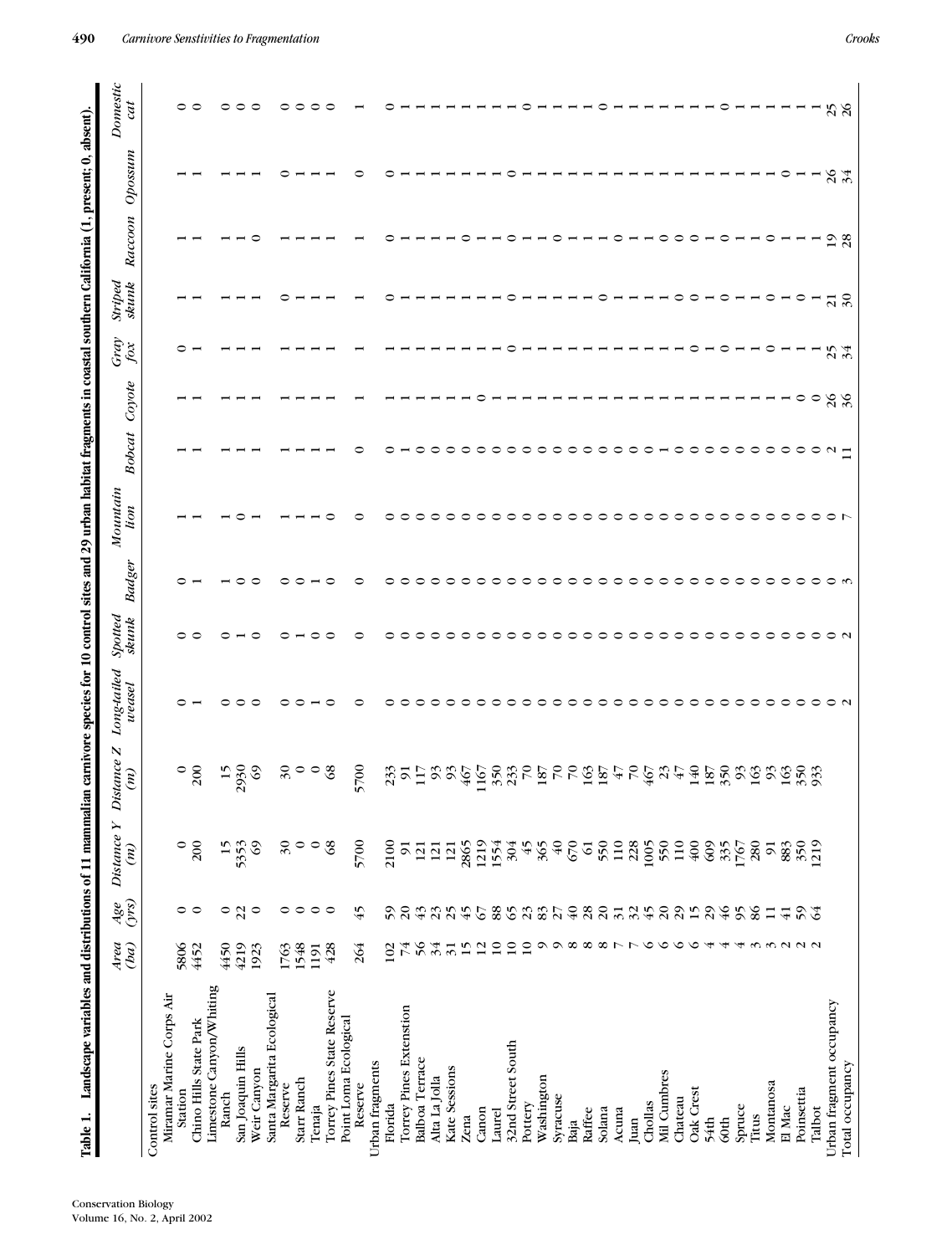I established a series of track-detection stations at approximately 250-m intervals along dirt roads or trails (human and/or wildlife) along the main axis of each study area (Linhart & Knowlton 1975; Conner et al. 1983; Sargeant et al. 1998). Each track station consisted of a 1-m-diameter, 1-cm-deep, circle of freshly sifted gypsum baited with a liquid carnivore scent lure (Russ Carman's Pro-Choice and Canine Call, Sterling Fur & Tool, Sterling, Ohio) every other day. Track transects were checked and reset daily for 5 consecutive days. Tracks on each station were measured and identified to species; tracks with ambiguous identifications were omitted from analyses. Track surveys were conducted once each sampling quarter: fall (September–November), winter (December–February), spring (March–May), and summer (June–August). Each site was sampled for 1–2 years.

The track index of each carnivore species in each quarterly sampling session was expressed as the total number of visits recorded for a species, divided by the total sampling effort. I defined a visit as at least one track of a species on a track station (Conner et al. 1983). Mathematically, the track index (*I*) was calculated as

$$
I = \ln[\{v_j/(s_j n_j)\} + 1],
$$

where  $v_j$  is the number of stations visited by a species in transect *j*,  $s_j$  is the number of stations in transect *j*, and  $n_j$ is the number of nights that stations were operative in transect *j.* Thus, *I* for each species represents the visitation rate per track station per night in each study area. Although this index cannot be directly translated into numbers of individuals and hence does not measure absolute densities, it does provide an index of the relative abundance of a species at each sampling point (Conner et al. 1983; Sargeant et al. 1998). For each species, I averaged track indices across quarterly sampling sessions to derive a mean index at each study area for the duration of the study. Indices were log-transformed to meet normality assumptions in the statistical analyses. Overall, track surveys totaled 6540 station-nights (*sj nj* ) among all study sites.

## **Landscape Variables**

I used area, age, and isolation to assess the effects of landscape-level fragmentation on carnivore populations (Table 1). I measured the total area of each fragment based on digitized images of scaled aerial photographs taken in 1995. Total area of each control site was defined as the reserve boundaries within which the surveys were conducted. Because control sites were often adjacent to unfragmented habitat, area approximations represent minimum estimates.

Fragment age, defined as the number of years since isolation of the habitat fragment by urban development, was based on dated aerial photographs and building permit records (Soulé et al. 1988). Because fragment age is highly negatively correlated to the proportion of native shrub cover within fragments (Suarez et al. 1998; Crooks et al. 2001), I used age to measure a time effect per se in the fragments and to represent the cumulative loss of native habitat in the entire fragment since isolation. Age was scored as zero for control sites that were directly adjacent to larger natural areas (Miramar Marine Corps Air Station, Starr Ranch Audubon Sanctuary, Tenaja Corridor) or that were separated from such areas by only a roadway and not by urban development (Chino Hills State Parks, Limestone Canyon/Whiting Ranch, Santa Margarita Ecological Reserve, Torrey Pines State Reserve, Weir Canyon).

Two variables were calculated to characterize the degree of isolation of each site: distance *Y*, the distance to the closest habitat patch (measured from patch edge to patch edge) of equal or larger size (Soulé et al. 1988), and distance *Z*, the shortest distance to any other habitat fragment, reserve, or possible movement linkage to such sites (e.g., riparian channels, power line easements, golf courses). Isolation was scored as zero for control sites directly adjacent to a larger natural area and as the width of the roadway for control sites isolated from larger habitat blocks by a roadway.

All landscape variables were log-transformed to meet normality assumptions in the statistical analyses. When only the urban habitat fragments were considered, fragment age was positively related to distance  $Y(r = 0.564,$  $p = 0.001$ ) and distance *Z* ( $r = 0.526$ ,  $p = 0.003$ ), and distance *Y* was positively related to distance  $Z(r =$  $0.362, p = 0.053$ ). When both habitat fragments and control areas were included, area was negatively related to age  $(r = -0.813, p \le 0.001)$ , distance  $Y(r = -0.467,$  $p = 0.003$ ), and distance *Z* ( $r = -0.299$ ,  $p = 0.065$ ); age was positively related to distance  $Y(r = 0.741, p <$ 0.001) and distance *Z* ( $r = 0.597$ ,  $p < 0.001$ ); and distance *Y* was positively related to distance *Z* ( $r = 0.761$ ,  $p < 0.001$ ).

### **SPECIES RICHNESS AND DISTRIBUTION**

Island biogeography theory predicts that landscape variables such as size and isolation should help determine the number of species on islands (MacArthur & Wilson 1967). To test this prediction, I calculated two measures of carnivore species richness for each study area: (1) the number of carnivore species detected at the site during the course of the study and (2) the number of native carnivore species detected, excluding the non-native opossum and domestic cat. A species was present in a study area if it was detected on track stations within the site at least once during the course of the study. Presence was verified with a combination of remotely triggered cameras, scat surveys, and opportunistic visual sightings. Presence of a species does not necessarily imply that the site can support resident animals or populations. Like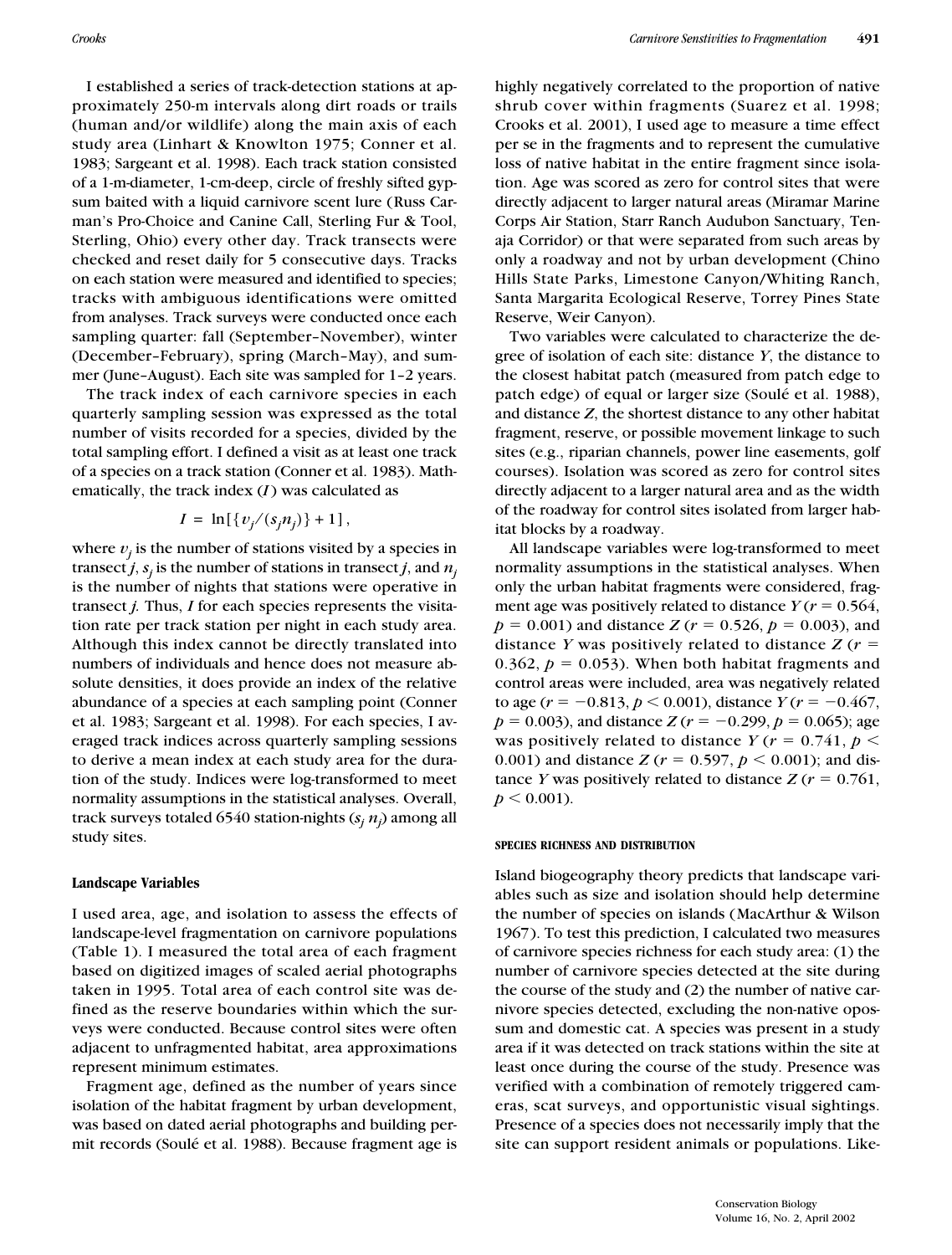wise, failure to detect a species at a site does not indicate that the species has never visited the area, but rather that it was not recorded during sampling sessions.

I used backward-elimination multiple regression to identify which landscape variables (size, age, and isolation) were the best predictors of carnivore species richness in a study site. Independent variables with  $p < 0.15$ were included in all regression models to minimize exclusion of important predictors from the model, and tolerance values were set at 0.10 throughout to control for multicollinearity (Tabachnick & Fidell 1996). Comparison-wide error rates were examined in all statistical analyses (Mead 1988; Stuart-Oaten 1995) ( $p < 0.05$ , statistically significant;  $0.05 < p < 0.10$ , marginally significant). I first conducted the multiple-regression analyses including only the 29 urban habitat fragments and then including all 39 study sites.

I used logistic-regression analyses to evaluate the effect of landscape variables on the distribution of individual carnivore species. First, I constructed bivariate logisticregression models to evaluate the separate effects of area and isolation (distance *Z* ) on the probability of occurrence for each species across all 39 study sites. Area and distance *Z* were chosen because preliminary analyses indicated that they were the two strongest predictors of carnivore distribution. For species with significant area and isolation effects, I plotted logistic-regression curves of the probability of occurrence of each species as a function of area, holding isolation constant by substituting its median value into a two-way (area  $\times$  isolation) logistic model. Likewise, I constructed isolation curves after holding area constant by substituting its median value into the two-way logistic model. From these curves, I calculated the area and isolation at which the probability of occurrence of the species equaled 50% and used these estimates to represent the relative area and isolation requirements for each species (following Crooks et al. 2001). Finally, I used multiple-logistic-regression models to graphically evaluate the combined effect of area and isolation on probability of occurrence for each species.

Logistic-regression estimates of probability of occurrences and relative area and isolation requirements are not intended, however, to represent the actual fragment size or isolation necessary to ensure the long-term persistence of a population (Hinsley et al. 1996). Rather, probability of occurrence measures the probability of an individual visiting the study area at least once during the course of the study, and the area and isolation estimates generated are intended to function only as relative indices of sensitivity to fragmentation. Area and isolation estimates are likely to be more accurate for those species with the most detections.

### **RELATIVE ABUNDANCE**

I used backward-elimination regression models to identify which landscape variables were the best predictors of the track indices of each species in each study area. The analyses were first conducted including only the 29 urban habitat fragments. Mountain lions, spotted skunks, badgers, and long-tailed weasels were omitted from these analyses because they were not detected in any urban habitat fragments. Bobcats, detected in only two fragments, were also omitted.

I repeated the multiple-regression analyses across all 39 fragments and control sites, including mountain lions and bobcats in the analyses. Spotted skunks, badgers, and long-tailed weasels were again omitted due to low detection rates. Because the track indices for mountain lions and bobcats were zero for many sites, the results of these regressions must be interpreted with caution. The final regression models were determined largely by the patterns of species' presence or absence across sites and not by variation in relative abundance among sites where they occurred. Nevertheless, I report regression models for mountain lions and bobcats to allow for further evaluation of the effects of landscape variables on these species and for further comparisons of their fragmentation sensitivities to those of other carnivore species.

## **Local Variables**

Habitat heterogeneity within these urban habitat fragments is an important determinant of the persistence of native scrub-breeding birds (Soulé et al. 1988), rodents (Bolger et al. 1997), and invertebrates (Suarez et al. 1998; Bolger et al. 2000), all potential prey for carnivore species. I measured three variables to investigate the effect of habitat heterogeneity on carnivore populations: distance to the urban edge, percent cover of native shrubs, and percent cover of exotic vegetation. I estimated the distance of each track station to the nearest urban edge (the backyards of the houses bordering the fragment) and log-transformed these values to meet normality assumptions in the statistical analyses. I used a Braun-Blanquet categorical scale (Kent & Coker 1992) to estimate the percent cover of native shrubs and of total exotic cover within a 20-m radius around each track station. The cover scale was  $0 \leq 1\%$ , 1 (1-5%), 2 (6-25%), 3 (26–50%), 4 (51–75%), and 5 (76–100%). Distance to edge was positively related to shrub cover  $(r = 0.281,$  $p = 0.007$ ) and negatively related to exotic cover ( $r =$  $-0.341$ ,  $p = 0.001$ ), and shrub cover was negatively related to exotic cover  $(r = -0.694, p < 0.001)$ .

#### **SPECIES RICHNESS AND RELATIVE ABUNDANCE**

I calculated the total number of carnivore species and the number of native carnivore species detected at each track station in the 29 urban habitat fragments during the course of the study; two exotic species (opossum and domestic cat) and five native species (bobcat, coyote, gray fox, striped skunk, and raccoon) were detected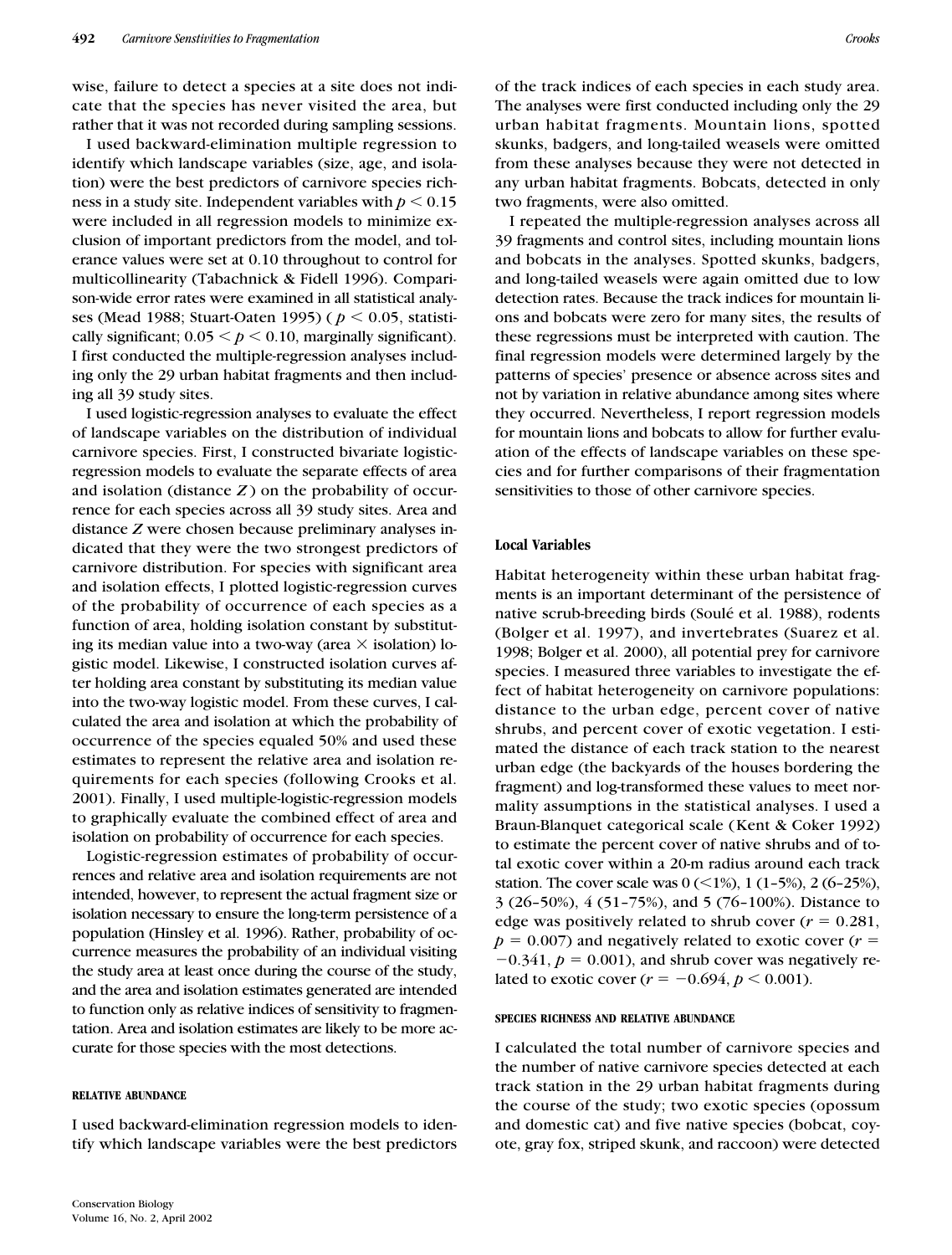in the urban fragments and were hence included in the analyses. I then used backward-elimination multiple regression to identify which local variables were the best predictors of carnivore species richness at each station.

I calculated the mean track index for each species at each track station in the 29 urban habitat fragments to generate relative abundance indices. Again, mountain lions, spotted skunks, long-tailed weasels, badgers, and bobcats were omitted from these analyses due to low detection rates within fragments. I then used backwardelimination multiple regression to identify which local variables were the best predictors of the relative abundance of each species at a station. Some species were absent from some fragments, however, an absence driven in part by landscape variables such as area, age, and isolation. I therefore conducted the regressions for each species after excluding from the analyses all fragments where that species was never detected. By excluding these fragments I could account for the effects of landscape-level fragmentation on the presence or absence of a species and therefore more fully analyze the effects of local variables within fragments where that species occurred.

To further evaluate the effect of the urban edge on carnivores within fragments, for each species I graphed the mean track index at each station as a function of the distance of that station from the urban edge. Edge distances were classified into five categories:  $0-24$  m ( $n =$ 14 stations), 25-49 m ( $n = 35$ ), 50-99 m ( $n = 16$ ), 100-199 ( $n = 19$ ), and  $>200$  m ( $n = 7$ ). Direct comparisons of track indices between species can be misleading, because the response of species to track stations may differ (Conner et al. 1983; Sargeant et al. 1998). To allow for more meaningful comparisons of track indices, I standardized the index for each species by dividing each value by the maximum track index recorded for that species. Therefore, these standardized track indices for each species ranged on a scale of 0 to 1.

## **Body Size and Fragmentation Sensitivity**

I evaluated the relationship between body mass and sensitivity to fragmentation among carnivore species through linear-regression analysis. As an index of sensitivity to fragmentation, I calculated the average area of study sites occupied by each species, multiplying the area of each study site by the standardized track index (scale 0 to 1) of that species at that site. With area weighted by relative abundance per sampling point, the indices accounted not just for occupancy but also for differences in the relative abundance of a species among study sites. For example, for a given species, some study sites supported resident populations, whereas other study sites were only visited temporarily during the course of the study. Average area weighted by relative abundance accounted for such differences. In addition, I

also compared body mass to typical home-range sizes and population densities reported in the literature for these species.

## **Results**

## **Landscape Heterogeneity: Comparisons among Fragments**

### **SPECIES RICHNESS AND DISTRIBUTION**

The distribution of carnivore species varied across study sites (Table 1). Coyotes, opossums, gray foxes, domestic cats, striped skunks, and raccoons were detected in most urban fragments. Bobcats were detected in 9 of the 10 control sites but in only 2 urban habitat fragments, and mountain lions were detected in only 7 control sites and no urban fragments. I recorded few to no visits of mountain lions and bobcats in the habitat fragments, despite higher sampling intensity per unit area (station-nights/ total area of site) in the 29 fragments (mean  $= 8.30$  station-nights/ha,  $SE = 0.910$ ) than in the 10 control sites  $(\text{mean} = 0.43 \text{ station-nights/ha}, \text{SE} = 0.158)$  (*t* = 4.58,  $p < 0.001$ ). Detections of spotted skunks, long-tailed weasels, and badgers were rare and occurred only in the larger habitat blocks.

Among the 29 urban habitat fragments, no landscape variables were retained as predictors of the total number of carnivore species in backward-elimination regression models (Table 2). When the opossum and domestic cat were excluded, however, the species richness of native carnivores exhibited a weak negative trend with fragment isolation (distance *Z* ) and a weak positive trend with fragment age. When control sites were included in the analyses, both total carnivore species richness and native carnivore species richness increased with the area of the study site.

Logistic-regression models for each species indicated that the probability of occurrence across all sites was positively related to fragment area for coyotes ( $\chi^2$  = 5.57,  $p = 0.018$ ), bobcats ( $\chi^2 = 29.85$ ,  $p < 0.001$ ), mountain lions ( $\chi^2 = 27.35, p < 0.001$ ), spotted skunks  $(\chi^2 = 5.85, p = 0.016)$ , long-tailed weasels  $(\chi^2 = 5.37,$  $p = 0.021$ ), and badgers ( $\chi^2 = 9.73$ ,  $p = 0.002$ ). In contrast to these native carnivores, the probability of occurrence of domestic cats was higher in smaller fragments  $(\chi^2 = 22.63, p < 0.001)$ . Area was not a significant predictor of probability of occurrence for gray foxes ( $\chi^2$  = 0.24,  $p = 0.627$ ), striped skunks ( $\chi^2 = 1.81$ ,  $p = 0.178$ ), raccoons ( $\chi^2 = 2.02$ ,  $p = 0.155$ ), or opossums ( $\chi^2 =$  $0.357, p = 0.550$ ).

Logistic-regression models indicated that probability of occurrence across all sites decreased with fragment isolation (distance *Z*) for coyotes ( $\chi^2 = 6.92, p = 0.008$ ), bobcats ( $\chi^2 = 11.57$ ,  $p < 0.001$ ), and mountain lions  $(\chi^2 = 11.88, p \le 0.001)$ . In contrast, probability of oc-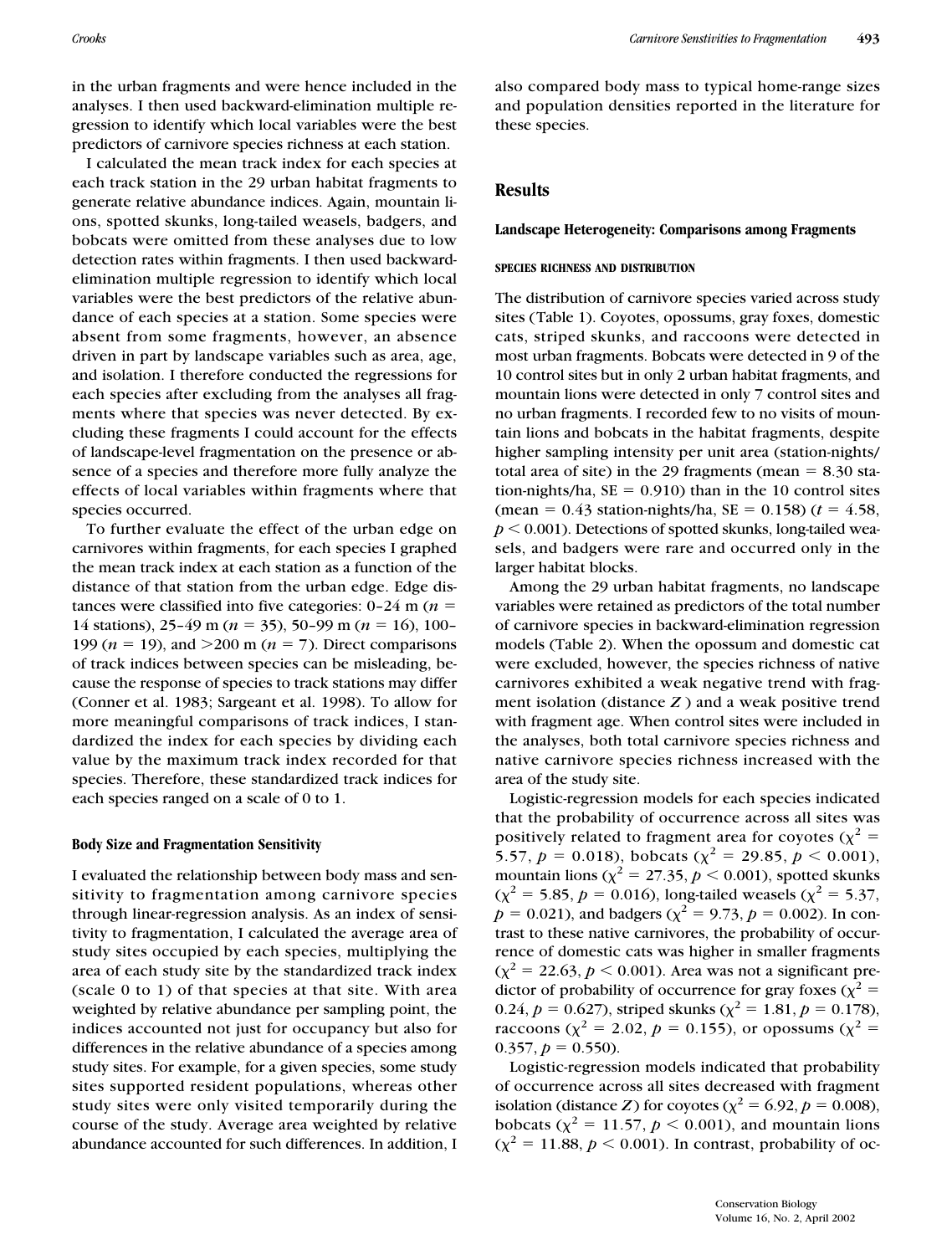| <b>Variables</b>        | $\mathbf{R}^2$ | Whole-model p | Coefficient | $\, {\bf p}$ |
|-------------------------|----------------|---------------|-------------|--------------|
| Urban habitat fragments |                |               |             |              |
| total species richness  |                |               |             |              |
| $n.s.\overline{b}$      |                |               |             |              |
| native species richness | 0.146          | 0.129         |             |              |
| distance $Z$            |                |               | $-0.408$    | 0.067        |
| age                     |                |               | $+0.374$    | 0.091        |
| coyote                  | 0.133          | 0.052         |             |              |
| area                    |                |               | $+0.365$    | 0.052        |
| gray fox                | 0.114          | 0.074         |             |              |
| area                    |                |               | $-0.336$    | 0.074        |
| domestic cat            | 0.393          | 0.002         |             |              |
| area                    |                |               | $-0.550$    | 0.001        |
| distance Z              |                |               | $+0.246$    | 0.122        |
| opossum                 | 0.164          | 0.029         |             |              |
| area                    |                |               | $-0.405$    | 0.029        |
| striped skunk           |                |               |             |              |
| n.s.                    |                |               |             |              |
| raccoon                 |                |               |             |              |
| n.s.                    |                |               |             |              |
| All sites               |                |               |             |              |
| total species richness  | 0.194          | < 0.001       |             |              |
| area                    |                |               | $+0.440$    | < 0.001      |
| native species richness | 0.372          | < 0.001       |             |              |
| area                    |                |               | $+0.610$    | < 0.001      |
| coyote                  | 0.15           | 0.015         |             |              |
| area                    |                |               | $+0.388$    | 0.015        |
| bobcat                  | 0.595          | < 0.001       |             |              |
| age                     |                |               | $-0.921$    | < 0.001      |
| distance $Y$            |                |               | $+0.607$    | 0.004        |
| distance Z              |                |               | $-0.376$    | 0.030        |
| mountain lion           | 0.277          | < 0.001       |             |              |
| age                     |                |               | $-0.526$    | < 0.001      |
| gray fox                | 0.197          | 0.005         |             |              |
| area                    |                |               | $-0.444$    | 0.005        |
| raccoon                 | 0.081          | 0.081         |             |              |
| area                    |                |               | $-0.284$    | 0.081        |
| domestic cat            | 0.335          | < 0.001       |             |              |
| area                    |                |               | $-0.579$    | 0.001        |
| opossum                 | 0.241          | 0.002         |             |              |
| area                    |                |               | $-0.491$    | 0.002        |
| striped skunk           |                |               |             |              |
| n.s.                    |                |               |             |              |

**Table 2. Backward-elimination regression models of the effects of landscape variables on carnivore species richness and relative abundance among 29 urban habitat fragments and 10 control sites in coastal southern California.***<sup>a</sup>*

*aIndependent variables are fragment area, age, and isolation (distance* Y *and distance* Z*). Independent variables with* p  *0.15 were included in the final regression models.*

 $b^b$ No independent variables were retained in the regression model ( $p > 0.15$ ); n.s., not significant.

currence was higher in more isolated fragments for domestic cats ( $\chi^2 = 4.25$ ,  $p = 0.039$ ). Isolation was not a significant predictor of probability of occurrence for gray foxes ( $\chi^2 = 0.35$ ,  $p = 0.553$ ), opossums ( $\chi^2 = 1.88$ ,  $p = 0.171$ ), spotted skunks ( $\chi^2 = 0.18$ ,  $p = 0.671$ ), striped skunks ( $\chi^2 = 0.69$ ,  $p = 0.407$ ), raccoons ( $\chi^2 = 0.06$ ,  $p = 0.811$ ), long-tailed weasels ( $\chi^2 = 1.74$ ,  $p = 0.187$ ), or badgers ( $\chi^2 = 2.62$ ,  $p = 0.106$ ).

After I controlled for isolation effects, the estimated area at which probability of occurrence was 50% was 1 ha for coyotes,  $1.8 \text{ km}^2$  for bobcats, and  $23 \text{ km}^2$  for mountain lions (Fig. 1a). The probability of occurrence

Conservation Biology Volume 16, No. 2, April 2002 for domestic cats dropped below 50% in fragments larger than  $1.4\ {\rm km}^2;$  cats were never detected in the interior of control sites, and few if any feral cats occurred in these sites.

After I controlled for area effects, the estimated fragment isolation (distance *Z* ) at which probability of occurrence was 50% was 883 m for coyotes and 6 m for bobcats (Fig. 1b). The probability of occurrence for mountain lions was  $\leq 50\%$  across the entire isolation range of fragments. In contrast, the probability of occurrence for domestic cats was  $>50\%$  across the entire range of fragment isolation.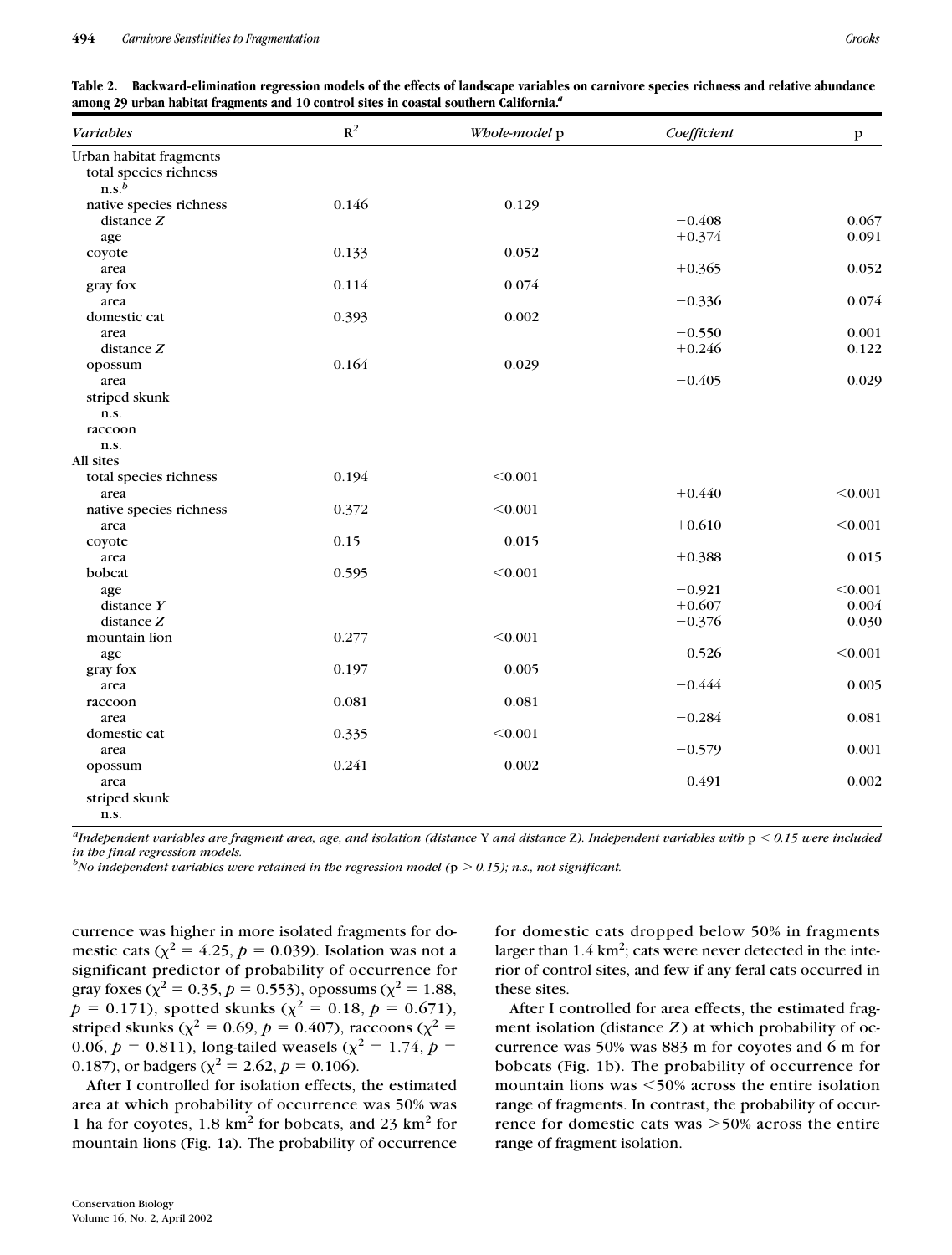

*Figure 1. Logistic-regression models of the probability of occurrence of native (solid lines) and exotic (dashed line) carnivores as a function of (a) fragment area and (b) isolation. Area and isolation curves were constructed after the other independent variable was held constant by substituting its median values into a two-way (area isolation) logistic-regression model. Only species with significant area and isolation effects are presented. Dotted line represents 50% probability of occurrence.*

Multiple logistic-regression models of the combined effect of area and isolation on mountain lions, bobcats, and coyotes generated "extinction surfaces" that consisted of plateaus of occupancy at larger and less isolated sites that declined to basins of local extinctions at small and isolated fragments (Fig. 2). The effect of the area-isolation interaction, and hence the contour of the extinction surfaces, varied among species. The plateau for mountain lions was small and occurred only in the largest unfragmented sites, with large basins across all other study areas. The plateau for bobcats spanned a wider range of sites, but probability of occurrence dropped to zero in sites that were both small and isolated. Bobcats occurred in relatively small sites, but only those with little to no isolation. The plateau of coyotes was large, with

a low probability of occurrence in only the smallest, most isolated urban fragments. Domestic cats exhibited a surface that was the inverse of these native predators. Their probability of occurrence was high in small and isolated fragments but lower in larger, less fragmented sites.

It should be emphasized, however, that the probability of residency or long-term viability of populations is undoubtedly lower than these probabilities of occurrence, particularly in smaller and isolated sites. For example, coyotes visited some fragments only temporarily during the course of the study. In some quarterly sampling sessions they were detected and in others they were not. Although the plateau of occupancy for coyotes encompassed most combinations of area and isolation, residency declined with fragment area. The average area of the 13 fragments in which coyotes came and went (mean =  $0.75$  [5.6 ha back-transformed], SD = 0.20) was smaller  $(t = 3.01, p = 0.006)$  than the average area of the 13 fragments in which coyotes were detected in every quarterly sampling session (mean  $= 1.19$ [15.6 ha back-transformed],  $SD = 0.95$ ).

#### **RELATIVE ABUNDANCE**

When only the 29 urban habitat fragments were included in the analyses, the relative abundance of coyotes at each sampling point was higher in larger fragments, whereas track indices of gray foxes, domestic cats, and opossums were higher in smaller fragments (Table 2). No variables were retained in the final model for raccoons and striped skunks ( $p > 0.15$ ).

When control sites were also included in the regressions, coyote track indices at each sampling point again tended to be higher in larger sites. In contrast, the track indices of gray foxes, domestic cats, opossums, and raccoons were higher in smaller sites (Table 2). No landscape variables were retained in the models for the relative abundance of striped skunks.

When control sites were included in the regression models, fragment age was retained as the most significant predictor of the relative abundance of mountain lions and bobcats (Table 2); both species were less abundant in older sites. Mountain lions and bobcats were detected in relatively few sites, most of which were control areas not isolated by urban development (age  $= 0$ ) and, for bobcats, a couple of recently isolated fragments (Table 1). This pattern generated the significant, negative slope between relative abundance and age for the two species.

The relative abundance of bobcats decreased with distance to the nearest movement linkage or natural area (distance *Z* ) but, paradoxically, increased with distance to the nearest habitat patch of equal or larger size (distance *Y* ). Bobcats were detected at sites that were relatively distant from larger natural areas (high values of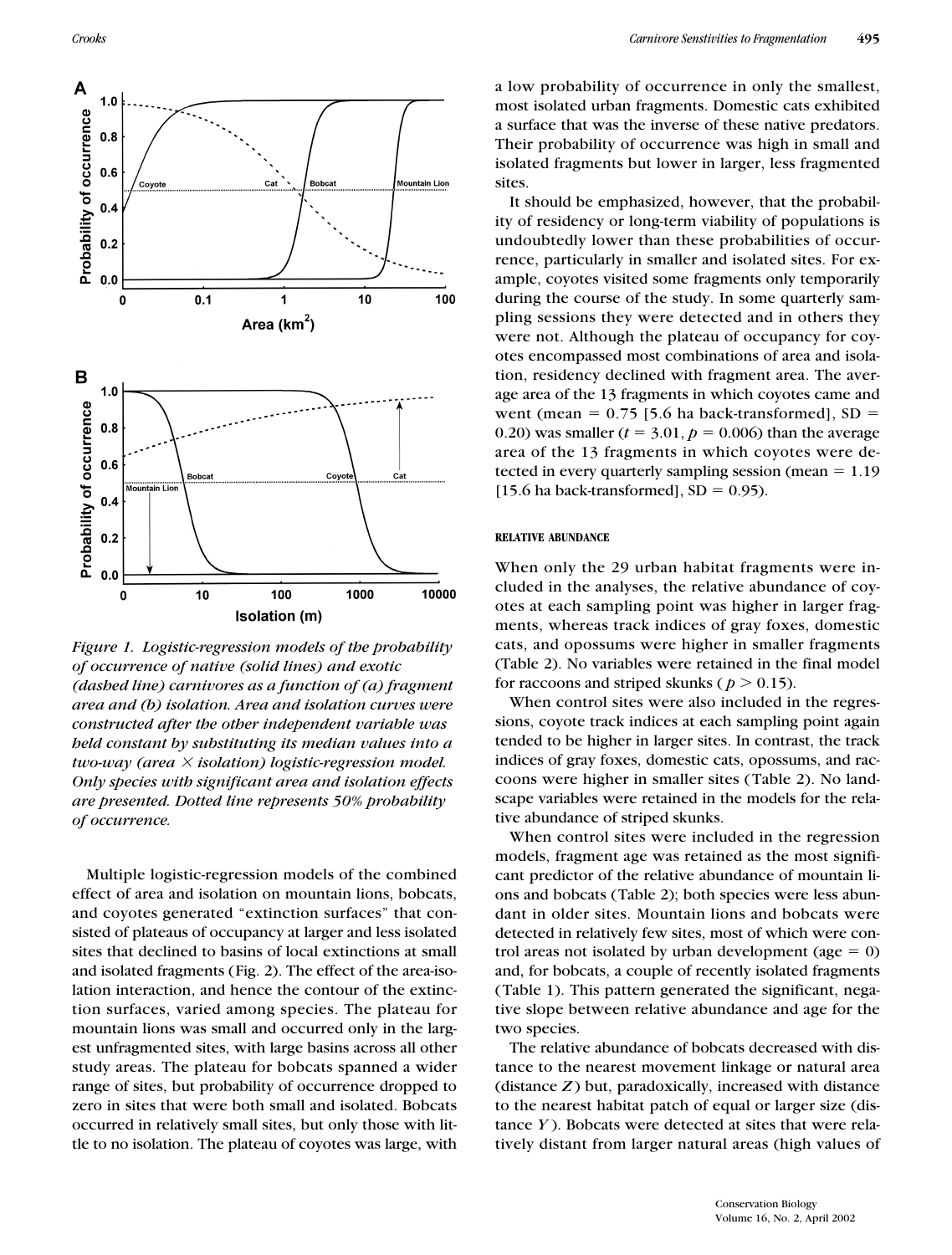

*Figure 2. Multiple logistic-regression models of the probability of occurrence of mountain lions, bobcats, coyotes, and domestic cats as a function of fragment area and isolation. Only species with significant area and isolation effects are presented.*

distance *Y* ), but only if they were large or were near movement linkages to larger habitat blocks (low value of distance *Z* ). For example, bobcats have persisted in the San Joaquin Hills, an isolated (distance  $Y = 5353$  m) but large (4219 ha) habitat block. Bobcats were also detected in Mil Cumbres, a small (6 ha) urban fragment that was isolated from larger natural areas (distance  $Y =$ 550 m) but that was near a golf course (distance  $Z = 23$ m), which likely served as a movement linkage to natural areas to the east.

## **Local Heterogeneity: Comparisons within Fragments**

### **SPECIES RICHNESS AND RELATIVE ABUNDANCE**

The number of carnivore species detected was greater at track stations closer to the urban edge (Table 3). This pattern was largely determined by non-native species. When exotic predators (domestic cats, opossums) were excluded from the analyses, the number of native species detected at each station did not vary significantly with any local variables.

The relative abundance of gray foxes and opossums was higher at track stations near the urban edge within fragments where each species occurred (Table 3). The abundance of domestic cat exhibited a weak negative trend with distance to urban edge. The relative abundance of striped skunks tended to be higher at greater distances from the urban edge. Domestic cats and raccoons tended to be more abundant at stations with more exotic cover. No local variables entered the model for the relative abundance of coyotes.

A graphical analysis revealed that the coyote rate of visitation to track stations was high both near the urban edge and into the interior of the urban habitat fragments (Fig. 3). The abundance of striped skunks also was relatively high in the interior of fragments. In contrast, the abundance of opossums, gray foxes, domestic cats, and raccoons was relatively high within 50 m from urban development, but then tended to decline into the interior of the habitat fragment.

## **Body Size and Fragmentation Sensitivity**

When all species were included in the regression, the relationship between body mass (Table 4) and the average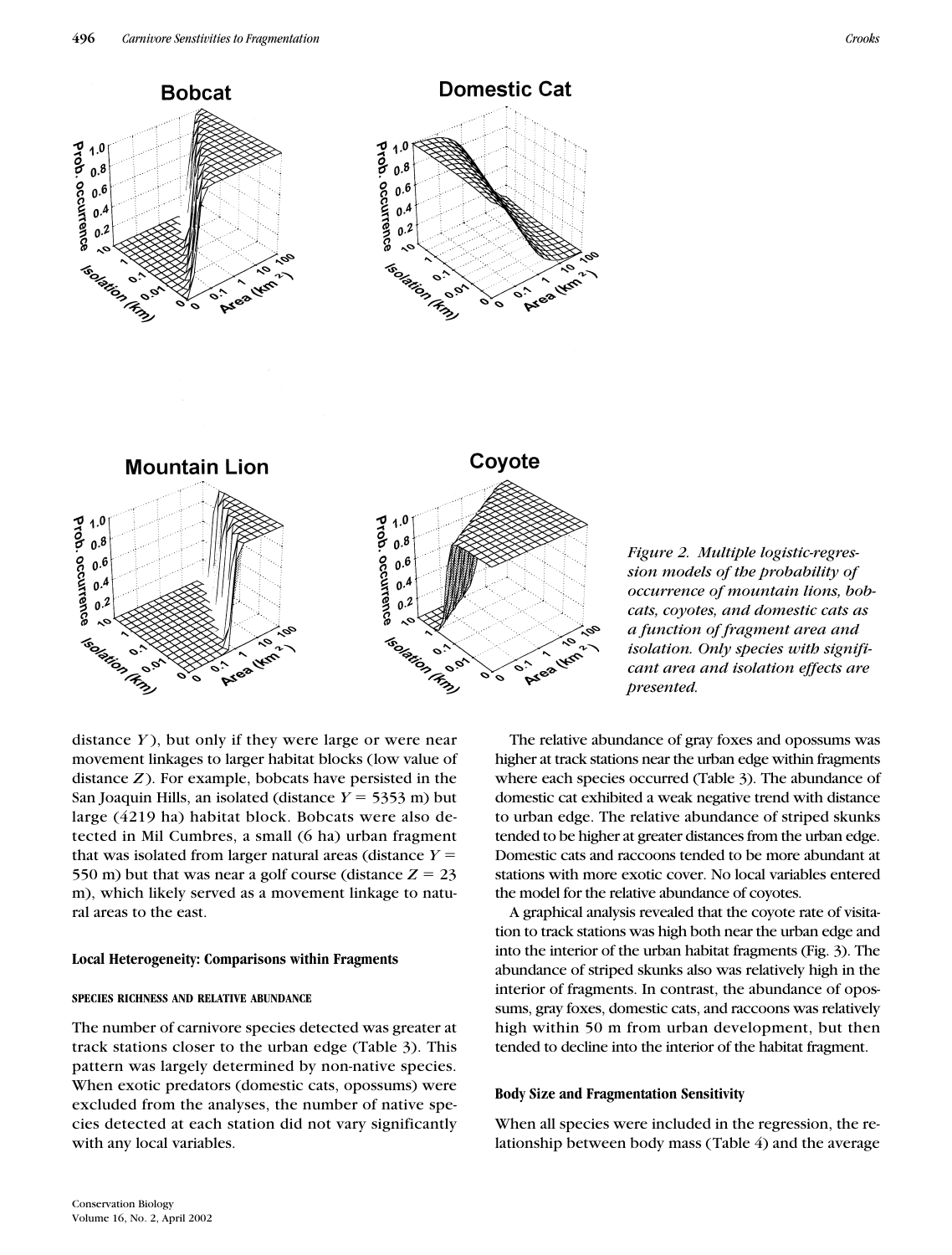| <b>Variables</b>                             | $\mathbb{R}^2$ | Whole-model p | Coefficient | $\mathbf{p}$ |
|----------------------------------------------|----------------|---------------|-------------|--------------|
| Total species richness                       | 0.049          | 0.036         |             |              |
| edge                                         |                |               | $-0.222$    | 0.036        |
| Native species richness<br>n.s. <sup>b</sup> |                |               |             |              |
| Coyote (87 stations)                         |                |               |             |              |
| n.s.<br>Gray fox $(85)$                      | 0.146          | < 0.001       |             |              |
| edge                                         |                |               | $-0.382$    | < 0.001      |
| Striped skunk (69)                           | 0.042          | 0.095         |             |              |
| edge                                         |                |               | 0.205       | 0.095        |
| Raccoon $(62)$                               | 0.056          | 0.066         |             |              |
| exotic                                       |                |               | 0.237       | 0.066        |
| Domestic cat (73)                            | 0.143          | 0.005         |             |              |
| exotic                                       |                |               | 0.242       | 0.057        |
| edge                                         |                |               | $-0.205$    | 0.105        |
| Opossum (79)                                 | 0.079          | 0.013         |             |              |
| edge                                         |                |               | $-0.281$    | 0.013        |

**Table 3. Backward-elimination regression models of the effects of local habitat variables on carnivore species richness and relative abundance at 92 track stations within 29 urban habitat fragments in southern California.***<sup>a</sup>*

<sup>a</sup>Independent variables are distance to urban edge, native sbrub cover, and total exotic cover. Independent variables with  $p < 0.15$  were in*cluded in the final regression models. For each species, stations were included only in analyses for those fragments where the species was detected.*

 $b^b$ No independent variables were retained in the regression model ( $p > 0.15$ ); n.s., not significant.

area of study sites occupied by each carnivore species, weighted by the standardized track index of each species at each site, was not significant  $(r = -0.392, p =$ 0.233) (Fig. 4a). Spotted skunks, long-tailed weasels, and badgers, however, appeared to be outliers to an otherwise positive relationship between body size and average area of sites occupied. When these three species were excluded from the regression, the positive relationship was significant ( $r = 0.725$ ,  $p = 0.042$ ). Body mass was also positively related to typical home-range sizes (Fig.  $4b$ :  $r = 0.720$ ,  $p = 0.012$ ) and negatively related to typical population densities (Fig.  $4c: r =$  $-0.705$ ,  $p = 0.015$ ) recorded for these species (Table 4).

## **Discussion**

## **Landscape Heterogeneity and Carnivore Populations**

Fragment area and isolation were the two strongest landscape predictors of predator distribution and abundance. Badgers, long-tailed weasels, spotted skunks, mountain lions, bobcats, and coyotes appear to be the species most sensitive to fragmentation, with a lower probability of occurrence and relative abundance per unit area in smaller and more isolated habitat patches. In contrast, the probability of occurrence and relative abundance of domestic cats, gray foxes, and opossums tended to decrease with fragment area and increase with fragment isolation. Landscape descriptors had relatively little effect on the distribution and abundance of raccoons and striped skunks. Because some carnivores were fragmentation-sensitive, some fragmentation-enhanced, and some fragmentation-tolerant, landscape variables appear to affect species composition more than species richness.

The probability of occurrence of mountain lions, bobcats, and coyotes declined in sequence as habitat patches became smaller and more isolated (Fig. 1). Because mountain lions, bobcats, and coyotes generally occurred in fragments above some threshold of size and isolation, local extinctions of their populations in a fragmenting landscape appear deterministic and predictable (Brown 1986). Such thresholds also suggest that, depending on the species and the degree of fragmentation, a single large reserve would have a higher probability of supporting populations of these predators than archipelagos of similar but smaller isolates (Soulé & Simberloff 1986). For example, our models predict that the probability of occurrence of bobcats will be low in 10  $1 \cdot \text{km}^2$ isolates but higher in a  $10 \text{-} \text{km}^2$  reserve, and that the probability of occurrence of mountain lions will be low in 10 10-km $^2$  isolates but higher in a 100-km $^2$  reserve (Fig. 1).

Unlike true islands, habitat patches are part of a landscape mosaic, and the presence of a given species in a patch may be a function not only of patch size and isolation, but also of how the species perceives the intervening matrix (Andren 1994; Rosenblatt et al. 1999). In previous studies in this system, fragment age and area were the most important landscape predictors of the distribution and abundance of native plants (Alberts et al. 1993), scrub-breeding birds (Soulé et al. 1988; Crooks et al. 2001), rodents (Bolger et al. 1997), and invertebrates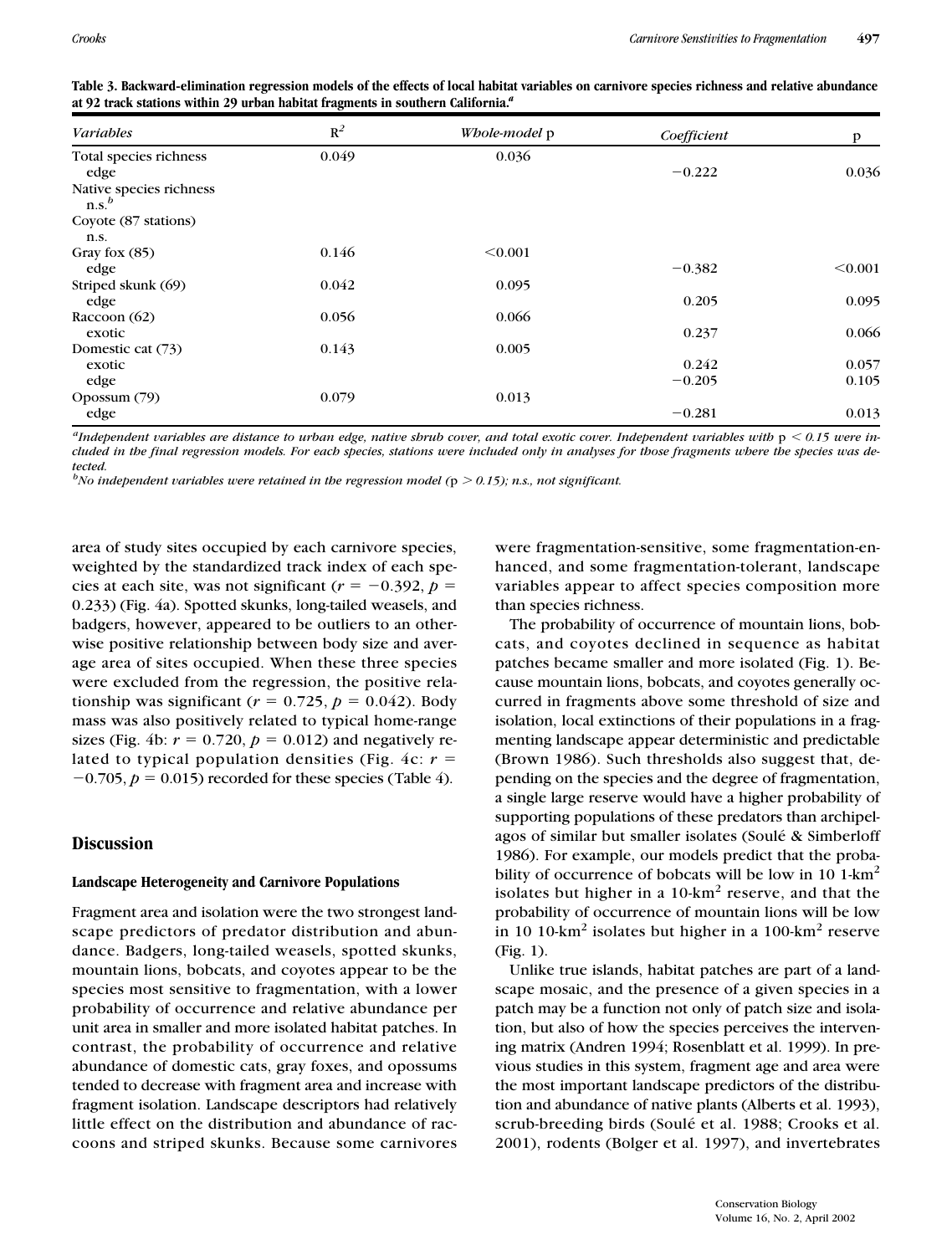



(Suarez et al. 1998; Bolger et al. 2000). With limited exceptions, isolation effects were absent for these species, likely due to their strict habitat requirements and low dispersal capabilities (Soulé et al. 1992). For these taxa, little to no dispersal across developed areas resulted in complete isolation once fragmentation had occurred, with the fragments operating as true islands immersed within a relatively inhospitable matrix. My results also indicate that fragment isolation was not a strong predictor of the distribution and abundance of human-tolerant mesopredators, although the causal mechanisms differed. Unlike many native scrub-breeding birds, rodents, and invertebrates, mesopredator species such as raccoons, striped skunks, opossums, and domestic cats move through and reside within developed areas and thus perceive the urban matrix as somewhat permeable. High rates of movement through the matrix within

which fragments are embedded should also minimize the effects of fragment isolation.

## **Local Heterogeneity and Carnivore Populations**

Within the urban fragments, exotic cover and distance to the urban edge were the strongest local predictors of carnivore distribution and abundance. These two variables were correlated, with more exotic cover and less native shrub cover closer to the urban edge. Previous studies have found that scrub-breeding birds (Soulé et al. 1988), rodents (Bolger et al. 1997), and invertebrates (Suarez et al. 1998; Bolger et al. 2000) require native vegetation to persist in these fragments. Unlike many of these species, however, the mammalian carnivores detected in the habitat fragments are resource generalists that likely benefit from the supplemental food resources

| Table 4. Ecological characteristics of mammalian carnivores detected in coastal southern California. <sup>4</sup> |  |  |  |
|-------------------------------------------------------------------------------------------------------------------|--|--|--|
|                                                                                                                   |  |  |  |

| <b>Species</b>            | Weight (kg)        | Home range $(km^2)$  | Density $(km^2)$       | Reference                                           |
|---------------------------|--------------------|----------------------|------------------------|-----------------------------------------------------|
| Mountain lion             | $69.5(36.0-103.0)$ | 492 (112-829)        | $0.027(0.005 - 0.048)$ | Beier & Barrett 1993; Nowak 1999                    |
| Covote                    | $13.5(7.0-20.0)$   | $5.69(0.66 - 11.96)$ | $0.3(0.2-0.4)$         | Nowak 1999; Sauvajot et al. 2000                    |
| <b>Bobcat</b>             | $9.7(4.1-15.3)$    | $2.94(0.24 - 5.63)$  | $1.34(1.15-1.53)$      | Lembeck 1986; Nowak 1999                            |
| Badger                    | $8.0(4-12)$        | $2.0(1.6-2.4)$       | $2.70(0.39-5.0)$       | <b>Messick 1987: Nowak 1999</b>                     |
| Raccoon                   | $7.0(2.0-12.0)$    | $0.52(0.39-0.65)$    | $11.2(2.3-20.0)$       | <b>Nowak 1999</b>                                   |
| Gray fox                  | $4.4(1.8-7.0)$     | $0.69(0.22 - 1.87)$  | $5.2(0.4-10.0)$        | Nowak 1999; Riley 1999                              |
| Domestic cat <sup>b</sup> | $3.9(3.3-4.5)$     | $0.40(0.001 - 3.80)$ | 150 (2-500)            | Barratt 1997; Nowak 1999                            |
| Opossum                   | $3.8(2.0-5.5)$     | $0.20(0.05-2.54)$    | $26(2-116)$            | <b>Nowak 1999</b>                                   |
| Striped skunk             | $1.6(0.7-2.5)$     | $0.21(0.11-0.37)$    | $3.3(1.8-4.8)$         | <b>Nowak 1999</b>                                   |
| Spotted skunk             | $0.6(0.2-1.0)$     | $0.49(0.34 - 0.65)$  | $24.4(8.8-40)$         | Crooks & Van Vuren 1995; Kinlaw<br>1995; Nowak 1999 |
| Long-tailed weasel        | $0.2(0.09-0.34)$   | $0.62(0.04-1.20)$    | 19.4 (0.38-38)         | <b>Nowak 1999</b>                                   |

*aEstimates of body size, home range, and population density vary considerably (Nowak 1999). Values are typical averages and ranges (in parentheses). If no average estimate was provided, median values, calculated from the ranges, are presented. Body-mass estimates were taken* from Nowak (1999). Where available, home ranges and population densities were taken from studies conducted in California.<br><sup>b</sup>Estimates include studies from suburban, urban, rural, and island cat populations.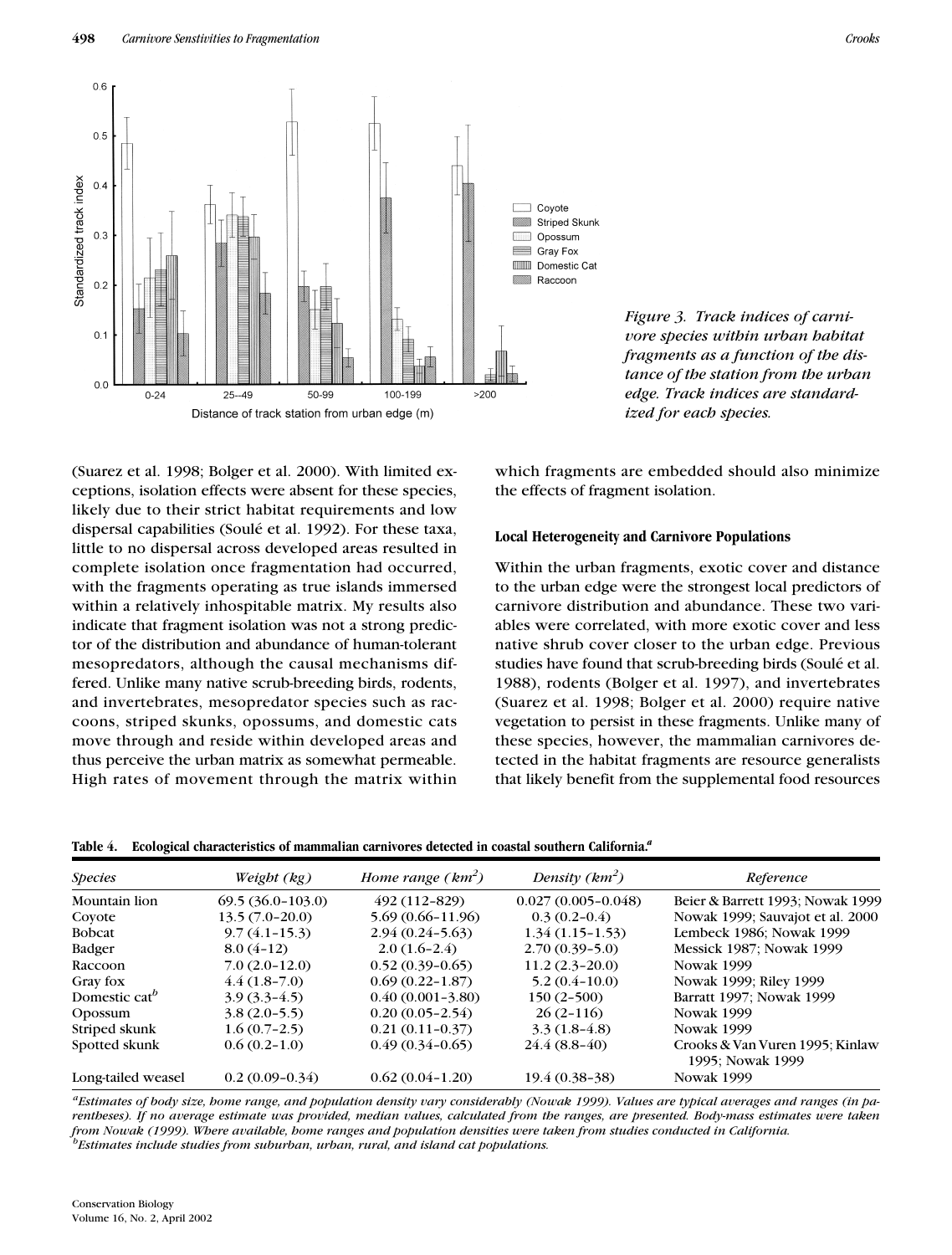

*Figure 4. Relationship between log body mass and (a) log average area of sites occupied by mammalian carnivores, weighted by the relative abundance of each species at each site, (b) log home-range size* (**r** = 0.720, **p** = 0.012; see Ta*ble 4 for values), and (c) log population density* ( $r = -0.705$ ,  $p =$ *0.015; see Table 4 for values). Dotted line in (a) is the least-squares regression fit including all species in the analysis* ( $r = -0.392$ ,  $p =$ *0.233), and the solid line in (a) is the regression excluding spotted skunks, long-tailed weasels, and badgers* ( $r = 0.725$ ,  $p = 0.042$ ).

(e.g., garden fruits and vegetables, garbage, direct feeding by humans) associated with residential developments. As a result, the carnivore visitation rate actually increased at sites with more exotic cover and closer to the urban edge, a pattern determined largely by the increased abundance of fragmentation-enhanced mesopredators (gray foxes, opossums, and domestic cats) at edge sites within habitat fragments. Although some carnivores within the habitat fragments seem tolerant of disturbance, these fragments have already lost an entire suite of predator species, including mountain lions, bobcats, spotted skunks, long-tailed weasels, and badgers. Furthermore, the habitat fragments are relatively small  $(<$ 100 ha), so the most "interior" sites within the fragments are still relatively near  $(<250 \text{ m})$  urban edges.

Unlike true islands, "edge effects" that emanate from the human-dominated matrix can increase the extinction probability of isolated populations (Murcia 1995; Woodroffe & Ginsberg 1998). Human-tolerant mesopredators in southern California represent such an edge effect. They occur within the developed matrix, are more abundant along the edges of habitat fragments, and are effective predators on birds, bird nests, and other vertebrates in this system and elsewhere (Crooks & Soulé 1999). Several factors likely account for increased numbers and activity of mesopredators in disturbed landscapes. Residential developments represent suitable habitat for some mesopredator species whose distributions are closely associated with human-dominated landscapes (Donovan et al. 1997). In addition to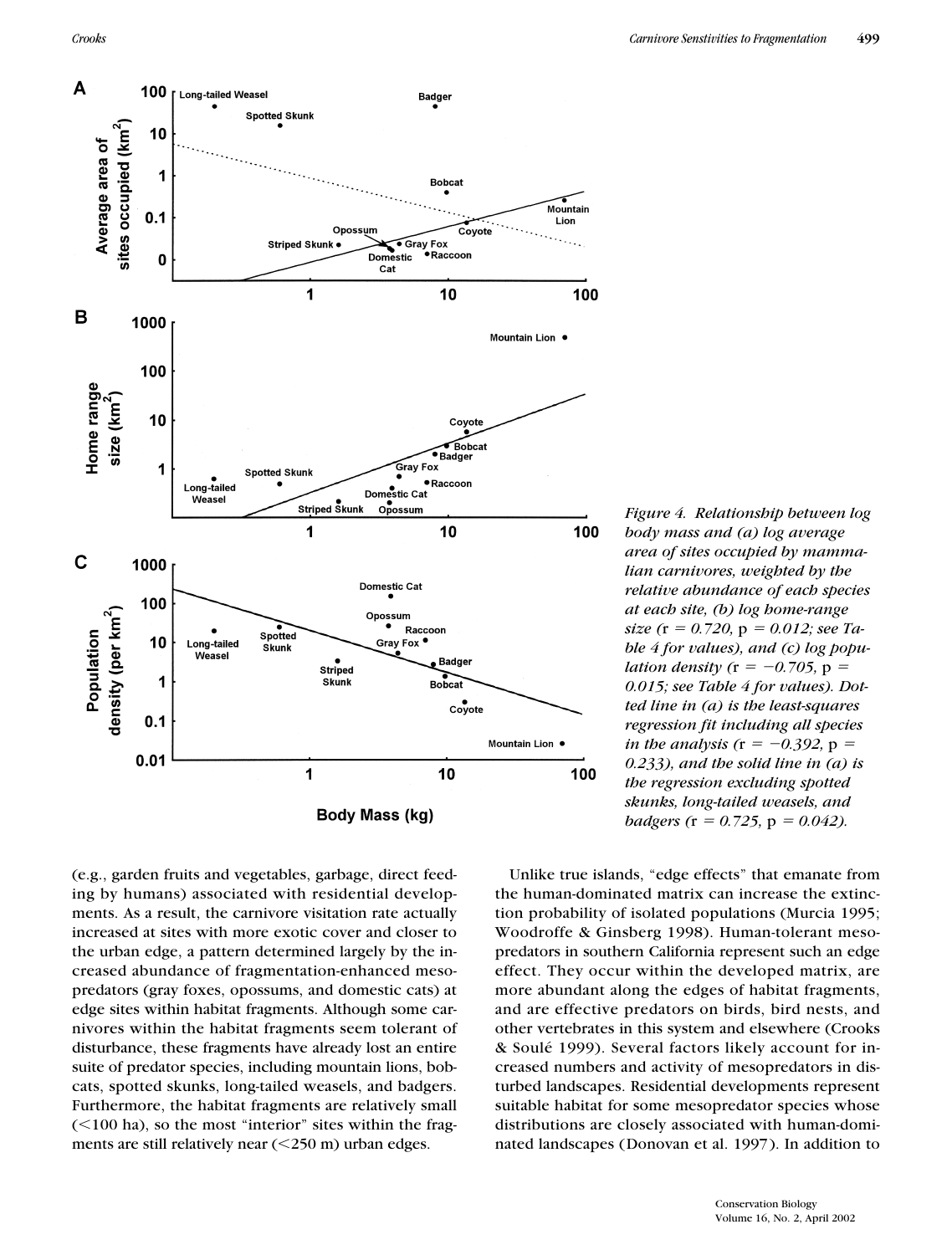habitat suitability, however, dominance interactions between carnivores affect mesopredator populations. When large, dominant predators disappear in fragmented systems, smaller, subordinant predators can subsequently undergo an ecological release, a pattern termed mesopredator release (Soulé et al. 1988; Crooks & Soulé 1999). In the San Diego habitat fragments, Crooks and Soulé (1999) found that lower visitation rates of coyotes in small, isolated remnants resulted in elevated numbers and activity of urban mesopredators, even after statistically controlling for potential confounding variables such as fragment area, age, and isolation. Mesopredator species therefore appear to be ecologically released by fragmentation not only because they can adapt well to urban environments, but also because such sites may provide refugia from dominant predators.

## **All Carnivores Are Not Created Equal**

Although they are generally considered part of the same ecological guild, I found that carnivores were heterogeneous in their sensitivities to landscape and local fragmentation variables. As predicted, body-size differences partially accounted for this heterogeneity in response. Body mass was positively related to typical home-range sizes (Fig. 4b) and negatively related to typical population densities (Fig. 4c) recorded for these species, patterns consistent with those observed among mammals (Lindstedt et al. 1986). Due to their wide ranges and low densities, larger-bodied carnivores generally required larger areas (Fig. 4a), eventually disappearing in habitat fragments that were not connected by movement corridors. Obvious exceptions to the allometry of body size and fragmentation sensitivity, however, were spotted skunks, long-tailed weasels, and badgers, small- to medium-bodied species that exhibit relatively small home ranges and high population densities but that were detected only in the largest habitat blocks. Unlike the generalist urban mesopredators, these relatively specialized mustelids tend to be primarily carnivorous and somewhat restricted in their habitat preferences (Nowak 1999). Such specializations likely contribute to their patchy distribution in coastal southern California and increase their vulnerability to environmental disturbances. Clearly, in addition to body size, other ecological traits such as diet, resource specialization, social structure, and behavior contribute to species-specific responses to fragmentation effects.

Differential sensitivities to fragmentation can be useful criteria when focal species are chosen for ecological research and conservation planning. Mammalian carnivores can be excellent focal organisms with which to evaluate the degree of functional landscape-level connectivity, because they are area-dependent species that require movement corridors for persistence (Beier 1993;

Noss et al. 1996; Soulé & Terborgh 1999). The choice of appropriate carnivore focal species, however, depends on the scale or intensity of fragmentation in an area and the corresponding responses of carnivore populations to fragmentation effects at that scale. As Figs. 1 and 2 make evident, the scale of landscape-level connectivity in southern California varies widely, ranging from small, isolated urban remnants to large, intact habitat blocks.

At one extreme of the connectivity scale are the highly fragmented landscapes of urban coastal southern California (e.g., patch size  $\leq$  1 km<sup>2</sup>; Fig. 1a). Coyotes and urban mesopredators can be useful focal species with which to understand the effects of fragmentation at this scale. Fragmentation-enhanced predators such as opossums and domestic cats can function as direct, positive indicators of environmental disturbances associated with urban development, edge effects, and the invasion of exotic predators and competitors into natural systems. Coyotes have also persisted in developed areas in southern California. The remarkable behavioral plasticity of coyotes and their ability to succeed in disturbed areas limits their utility as an indicator of connectivity across much of coastal southern California. Nevertheless, coyote occupancy, residency, and relative abundance declined with fragment area and isolation, to the point of local extinctions of coyote populations in the smallest, most isolated urban remnants. Coyotes can therefore serve as useful indicators of functional connectivity in highly fragmented areas, particularly those sites that have already lost more vulnerable predators such as bobcats and mountain lions (Figs. 1 & 2). Furthermore, the ecologically pivotal role of coyotes (Crooks & Soulé 1999) warrants their inclusion in research and conservation plans, particularly in regions with active predatorcontrol programs.

Mountain lions are situated at the opposite end of the connectivity scale (e.g., patch size  $>$ 100 km<sup>2</sup>; Fig. 1a) and appear extremely sensitive to the loss and fragmentation of habitat. The large body size and solitary behavior of mountain lions translate to large home ranges and low population densities (Table 4). Therefore, many of the isolated habitat remnants in urban southern California are likely too small and too isolated to permanently support any resident lion populations (Figs. 1 & 2) (see also Beier 1993). Consequently, mountain lions or other large, apex predators may not be the most effective indicator species with which to evaluate the degree of functional landscape-level connectivity in moderately to highly fragmented landscapes. The mountain lion's requirement for a large home range and its sensitivity to environmental perturbations, however, can make it a valuable focal species in larger, more intact habitat blocks (Beier 1993).

Finally, bobcats were intermediate in their sensitivity to fragmentation, a degree of sensitivity commensurate to the scale of fragmentation across much of coastal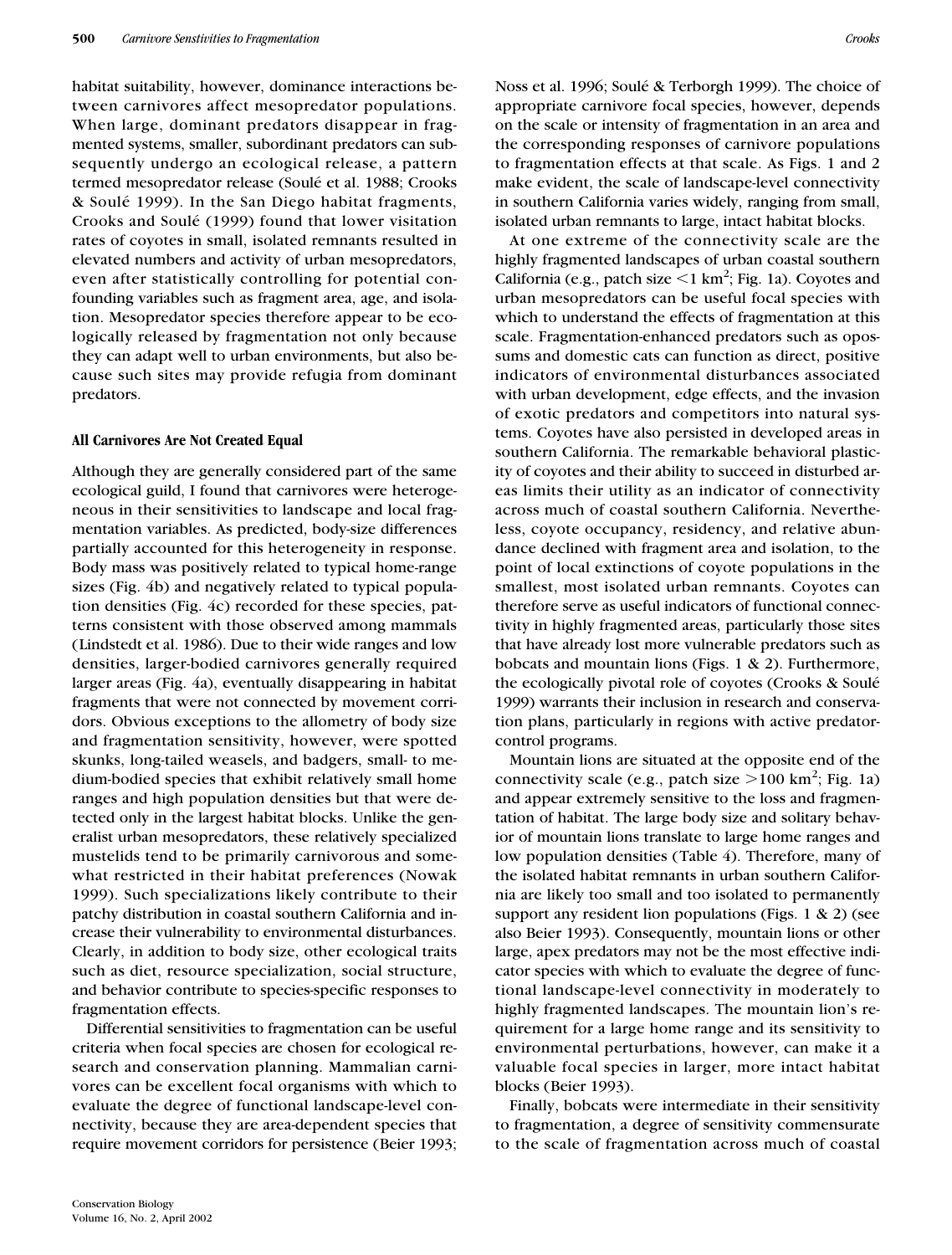southern California (e.g., 1 km<sup>2</sup>  $\rm{2-}$  patch size  $\rm{2-}100$  km<sup>2</sup>; Fig. 1a). Bobcats were less sensitive to disturbance than mountain lions, which seldom occurred in fragmented areas, yet were more sensitive than coyotes and mesopredators, which were detected in even small urban habitat fragments. Bobcats are generally solitary and are strictly carnivorous (Nowak 1999), resulting in low densities and in resource specializations that likely increase their probability of local extinction. Landscape connectivity appears to be the key to the persistence of bobcat populations in developing landscapes. They can persist in fragmented habitats, but, as my results suggest, only in those landscapes with adequate movement linkages to larger natural areas. The status of bobcat populations is therefore a valuable indicator of the degree of functional, landscape-level connectivity across much of the fragmented landscapes of coastal southern California. In other systems, the choice of indicator species will require information on the level of fragmentation and connectivity in that region and how species respond to fragmentation effects at that scale.

## **Acknowledgments**

I thank M. Soulé for his guidance during this project. L. Angeloni, D. Bolger, T. Case, J. Crooks, D. Doak, R. Fisher, S. George, C. Haas, S. Hathaway, P. Horn, D. Jones, B. Kristan, T. Lynam, L. Lyren, D. Menendez, S. Minta, P. Raimondi, B. Rice, R. Sauvajot, T. Smith, A. Suarez, and D. Van Vuren all provided helpful advice and assistance during the course of the project. The research would not have been possible without the cooperation of Chino Hills State Park, Miramar Marine Air Corps Station, the Nature Reserve of Orange County, Point Loma Ecological Reserve, Santa Margarita Ecological Reserve of San Diego State University, Starr Ranch Audubon Sanctuary, and Torrey Pines State Reserve. This research was funded by grants from the American Society of Mammalogists, the California Department of Transportation, Dan Brimm, an Environmental Protection Agency STAR Graduate Fellowship, the Mountains Recreation and Conservation Authority, a National Science Foundation Graduate Fellowship, the Nature Reserve of Orange County, Phi Beta Kappa Honor Society, the Seaver Foundation, and Torrey Pines State Reserve.

### **Literature Cited**

- Alberts, A. C., A. D. Richman, D. Tran, R. Sauvajot, C. McCalvin, and D. T. Bolger. 1993. Effects of habitat fragmentation on native and exotic plants in southern California coastal scrub. Pages 103–110 in J. E. Keeley, editor. Interface between ecology and land development in southern California. Southern California Academy of Sciences, Los Angeles.
- Andren, H. 1994. Effects of habitat fragmentation on birds and mammals in landscapes with different proportions of suitable habitat: a review. Oikos **71:**355–366.
- Barratt, D. G. 1997. Home range size, habitat utilisation and movement patterns of suburban and farm cats *Felis catus.* Ecography **20:** 271–280.
- Beier, P. 1993. Determining minimum habitat areas and habitat corridors for cougars. Conservation Biology **7:**94–108.
- Beier, P., and R. H. Barrett. 1993. The cougar in the Santa Ana Mountain range, California. Final report. Orange County Mountain Lion Study, University of California, Berkeley.
- Belovsky, G. E. 1987. Extinction models and mammalian persistence. Pages 35–58 in M. E. Soulé, editor. Viable populations for conservation. Cambridge University Press, Cambridge, Massachusetts.
- Bolger, D. T., A. C. Alberts, R. M. Sauvajot, P. Potenza, C. McCalvin, D. Tran, S. Mazzoni, and M. E. Soulé. 1997. Response of rodents to habitat fragmentation in coastal southern California. Ecological Applications **7:**552–563.
- Bolger, D. T., A. V. Suarez, K. R. Crooks, S. A. Morrison, and T. J. Case. 2000. Arthropod diversity in coastal sage scrub fragments: area, age, and edge. Ecological Applications **10:**1230–1248.
- Brown, J. H. 1986. Two decades of interaction between the Mac-Arthur-Wilson model and the complexities of mammalian distributions. Biological Journal of the Linnean Society **28:**231–251.
- Conner, M. C., R. F. Labisky, and D. R. Progulske. 1983. Scent-station indices as measures of population abundance for bobcats, raccoons, gray foxes, and opossums. Wildlife Society Bulletin **11:**146–152.
- Crooks, K. R., and M. E. Soulé. 1999. Mesopredator release and avifaunal extinctions in a fragmented system. Nature **400:**563–566.
- Crooks, K. R., and D. Van Vuren. 1995. Resource utilization by two insular endemic carnivores, the island fox and island spotted skunk. Oecologia **104:**301–307.
- Crooks, K. R., A. V. Suarez, D. T. Bolger, and M. E. Soulé. 2001. Extinction and recolonization of birds on habitat islands. Conservation Biology **15:**159–172.
- Dobson, A. P., J. P. Rodriguez, W. M. Roberts, and D. S. Wilcove. 1997. Geographic distribution of endangered species in the United States. Science **275:**550–553.
- Donovan, T. P., W. Jones, E. M. Annand, and F. R. Thompson III. 1997. Variation in local-scale edge effects: mechanisms and landscape context. Ecology **78:**2064–2075.
- Hinsley, S. A., P. E. Bellamy, I. Newton, and T. H. Sparks. 1996. Influences of population size and woodland area on bird species distributions in small woods. Oecologia **105:**100–106.
- Jameson, E. W., Jr., and H. J. Peeters. 1988. California mammals. University of California Press, Berkeley.
- Johst, K., and R. Brandl. 1997. Body size and extinction risk in a stochastic environment. Oikos **78:**612–617.
- Kent, M., and P. Coker. 1992. Vegetation description and analysis. CRC Press, Boca Raton, Florida.
- Kinlaw, A. 1995. *Spilogale putorius.* Mammalian Species **511:**1–7.
- Lembeck, M. 1986. Long term behavior and population dynamics of an unharvested bobcat population in San Diego County. Pages 305– 310 in S. D. Miller and D. D. Everett, editors. Cats of the world: biology, conservation, and management. National Wildlife Federation, Washington, D.C.
- Lindstedt, S. L., B. J. Miller, and S. W. Buskirk. 1986. Home range, time and body size in mammals. Ecology **67:**413–418.
- Linhart, S. B., and F. F. Knowlton. 1975. Determining the relative abundance of coyotes by scent station lines. Wildlife Society Bulletin **3:** 119–124.
- MacArthur, R. H., and E. O. Wilson. 1967. The theory of island biogeography. Princeton University Press, Princeton, New Jersey.
- McCaull, J. 1994. The Natural Community Conservation Planning Program and the coastal sage scrub ecosystem of southern California. Pages 281–292 in R. E. Grumbine, editor. Environmental Policy and Biodiversity. Island Press, Washington, D.C.
- Mead, R. 1988. The design of experiments: statistical principles for practical applications. Cambridge University Press, Cambridge.
- Messick, J. P. 1987. North American badger. Pages 584–597 in M. No-